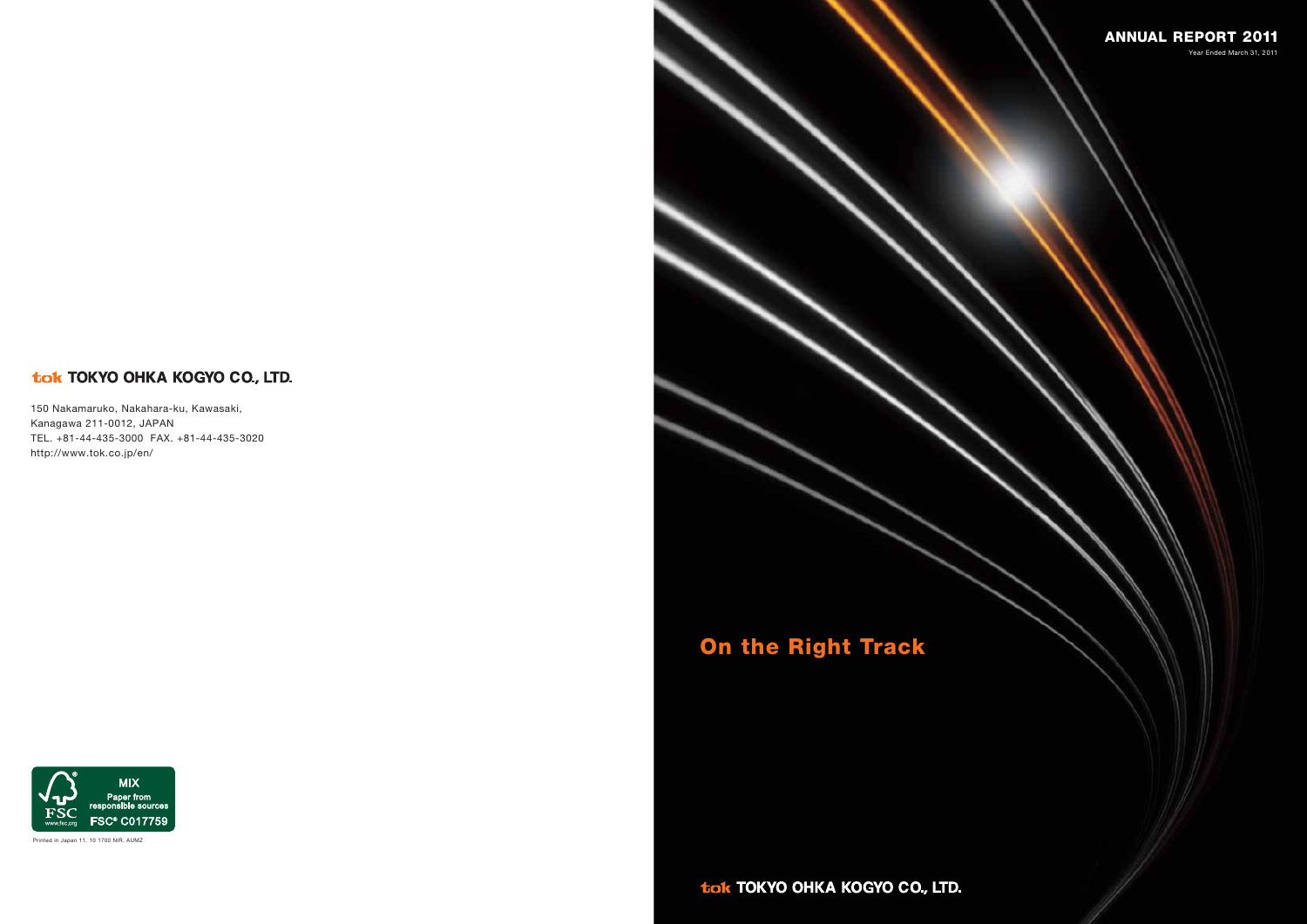# **Contents**

| <b>Special Feature</b>                                                |  |
|-----------------------------------------------------------------------|--|
| -To Achieve the Goal of Sustained Growth with the "Rebirth" of TOK  6 |  |
|                                                                       |  |
|                                                                       |  |
|                                                                       |  |
|                                                                       |  |
|                                                                       |  |

| Consolidated Statement of Comprehensive Income18 |  |
|--------------------------------------------------|--|
|                                                  |  |
|                                                  |  |
|                                                  |  |
|                                                  |  |
|                                                  |  |

Note: The accounting period covers a 12-month period beginning April 1 and ending March 31 the following year. In this annual report, "fiscal 2011" refers to the 12-month period ended March 31, 2011 (April 1, 2010 – March 31, 2011).

This annual report contains forward-looking statements that describe future prospects of TOKYO OHKA KOGYO CO., LTD. (the Company) in terms of business planning, earnings and management strategies. Such statements are based on management's judgement, derived from information available to it at the time such information was prepared. Readers are cautioned not to rely solely on these forward-looking statements, as actual results and strategies may differ substantially according to changes in the Company's business environment.

# **Net Sales**

# **Operating Income (Loss)**

# +14.3 times



| (Millions of Yen)          |         |
|----------------------------|---------|
| $\mathbf 0$<br><b>FY07</b> | 101,955 |
| <b>FY08</b>                | 102,300 |
| <b>FY09</b>                | 83,702  |
|                            | 70,560  |
| <b>FY10</b>                |         |
| <b>FY11</b>                | 79,934  |
| ┺                          |         |

| Net Income (Loss)<br>(Millions of Yen) |                      | <b>Cash Dividends per Share</b><br>(Yen) |    |  |  |  |
|----------------------------------------|----------------------|------------------------------------------|----|--|--|--|
| <b>FY07</b>                            | $\mathbf 0$<br>6,660 | $\mathbf{0}$<br><b>FY07</b>              |    |  |  |  |
| <b>FY08</b>                            | 4,259                | <b>FY08</b>                              |    |  |  |  |
| $-4,656$<br><b>FY09</b>                |                      | <b>FY09</b>                              |    |  |  |  |
| <b>FY10</b>                            | 254                  | <b>FY10</b>                              | 30 |  |  |  |
| <b>FY11</b>                            | 3,649                | <b>FY11</b>                              |    |  |  |  |

| 660 | <b>FY07</b> | 36              |  |
|-----|-------------|-----------------|--|
|     | <b>FY08</b> | 36              |  |
|     | <b>FY09</b> | 35              |  |
|     | FY10        | 30 <sub>2</sub> |  |
|     | FY11        | 33              |  |
|     | $+43$       |                 |  |
|     |             |                 |  |
|     |             |                 |  |
|     |             |                 |  |
|     |             |                 |  |
|     |             |                 |  |
|     |             |                 |  |
|     |             |                 |  |

TOKYO OHKA KOGYO CO., LTD. and Consolidated Subsidiaries For the years ended March 31

# **Forward-looking statements**

# **Financial Highlights**

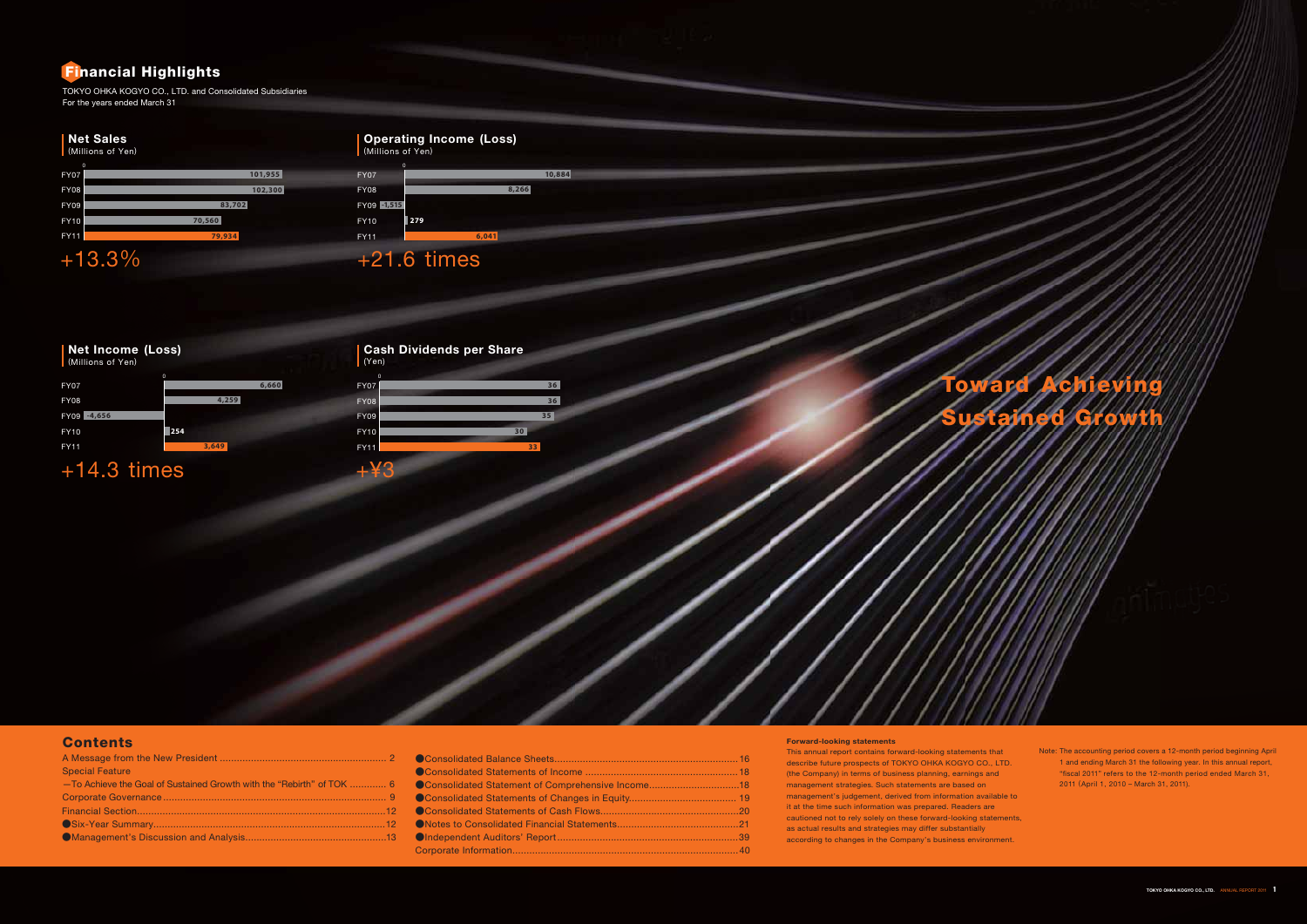

# **Operating Results of the Fiscal Year Ended March 31, 2011**

# **The effects of massive business structural reforms coupled with increased demand for semiconductors and LCDs led to a dramatic increase in sales and earnings**

# **A Message from the New President**

First, I would like to take this opportunity to report that I have been appointed to the position of the President and Chief Executive Officer of TOK at the general shareholders meeting on June 28, 2011.

 TOK marked the 70th anniversary of its foundation on October 25, 2010. The history of TOK goes back to 1940, when the Company was established as a chemical manufacturer and supplier of caustic potash and soda. The development of phosphor bonding material for black and white televisions was a major stepping stone which transformed TOK into a manufacturer of electronic materials. The development of negative photoresists

led to the manufacturing of photoresists for manufacturing semiconductors, which has become the pillar of our business, and eventual entry into process equipment business. Today, TOK is one of the major global manufacturers of materials for electronics.

TOK has grown through the creation of new core businesses, always keeping in step with the times. Global competition will continue to challenge us. In order for us to achieve sustained growth in such an environment, we recognize that we must have the keen foresight to pursue new directions and capture every business opportunity we encounter.

In the fiscal year ended March 31, 2011, we achieved a remarkable recovery after the "Rebirth" of TOK because of the continuing effects of massive business structural reforms which began in the fiscal year ended March 31, 2009, as well as a favorable turn in the external environment. The world economy turned to recovery supported by the stimulus measures implemented by various governments and increased exports mainly by emerging countries. At the same time, the semiconductor and LCD panel markets expanded with a firming trend in the shipments of LCD television sets in addition to the increased demand for smartphones and tablet devices.

 In this environment, consolidated net sales for the fiscal year ended March 31, 2011, increased 13.3% to ¥79,934 million as a result of strong demand in recovering markets despite some impact from the appreciating yen. With a reduction of deficits in the equipment business in addition

to increased sales in the material business and reductions in various expenses through cost-cutting measures, consolidated operating income jumped 21.6 times to ¥6,041 million and consolidated net income achieved a dramatic increase of 14.3 times to ¥3,649 million. With respect to the effects of the Great East Japan Earthquake of March 11, 2011, on the TOK Group, we posted an extraordinary loss from the disaster of ¥409 million to cover contingency costs for the repair of damaged equipment at Koriyama Plant (Fukushima) and Utsunomiya Plant (Tochigi) and coping with the impact of planned black-outs at the Sagami Operation Center and other offices. However, we suffered no deaths or injuries among our employees and our manufacturing activities escaped major damage, therefore our losses of operation were limited.

# **Material Business**

# **Both sales and earnings increased significantly: strong growth in advanced semiconductor materials**

In the material business, both sales and earnings increased dramatically during the fiscal year ended March 31, 2011. On a full-year basis, sales increased 9.8% from the previous fiscal year to ¥71,403 million and operating income increased 75.1% to ¥10,717 million. Increased sales of photoresists used to manufacture semiconductors and LCDs in electronic functional materials and increased shipment of high value-added products mainly to North

- America in high purity chemicals made significant contributions to the increases.
- Looking at individual products, shipments of ArF excimer laser photoresists, particularly to Asia, increased more than 40% from the previous fiscal year. We are expecting shipments to memory device manufacturers in Japan to also increase during the fiscal year ending March 31, 2012, and are planning for further growth of this product.

**Having marked the 70th anniversary of the Company's foundation, we forge ahead seeking sustained growth with the "Rebirth" of TOK**

# **Ikuo Akutsu**

President & Chief Executive Officer

### Breakdown of Increase and Decrease of Operating Income in the Material Business





### Sales Composition for Electronic Functional Materials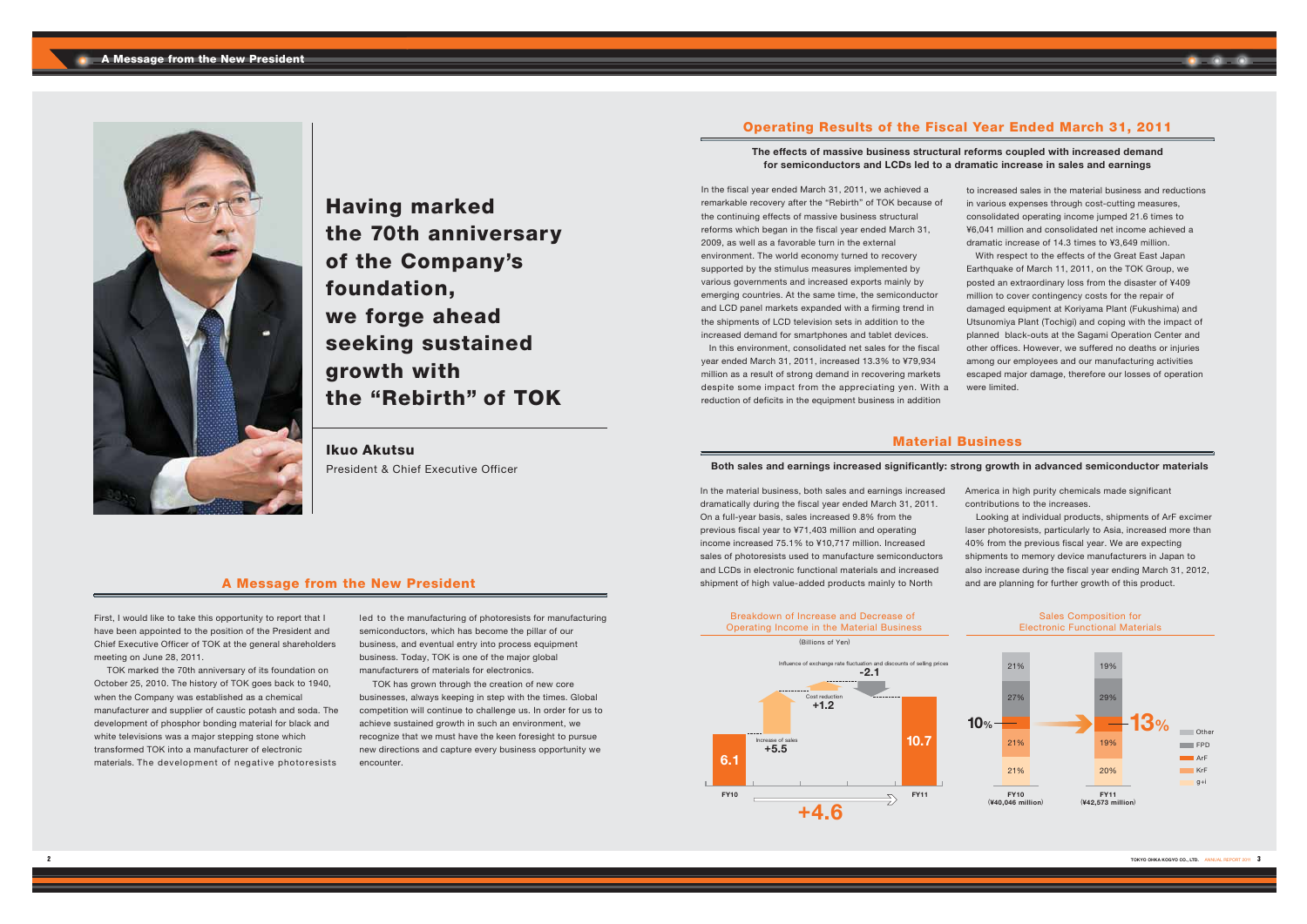# **Outlook for the Fiscal Year Ending March 31, 2012**

**Lower sales and earnings forecasted in the material business: Equipment business expected to return to profits after four years of losses**

In the fiscal year ending March 31, 2012, we expect demand for smartphones and tablet devices to continue to increase. The semiconductor and LCD panel markets are also expected to expand.

 In the material business, we expect sales and earnings to fall due to a decrease in sales as a result of the transfer of the printing material business and falling prices of some

products as well as the anticipated influence of fluctuations in foreign exchange rates and rising oil prices. We are, however, certain that we will significantly increase the sales of ArF excimer laser photoresists in the fiscal year ending March 31, 2012. The shipment of ArF excimer laser photoresists to a major memory device manufacturer in Japan which began in the second half of the fiscal year

ended March 31, 2011, is expected to make a significant contribution to the improvement of our business performance.

In the equipment business, we expect a substantial increase in sales. We are planning on a return to profitability in this business in the fiscal year ending March 31, 2012, after four years of losses as we expect the profitability of individual equipment will improve from the previous fiscal year.

 Overall, we are planning on higher sales and earnings by offsetting the expected decrease in sales and earnings of the material business with the increased sales and earnings of our equipment business.

# **Initiatives with a Focus on the Future**

Starting in the fiscal year ending March 31, 2012, we will concentrate our efforts on measures to ensure the sustained growth of the "Rebirth" of TOK based on the accomplishments of the business structural reforms in the past years. Although we operate in an uncertain environment affected by the appreciation of yen and rising resource and material prices, we will ensure that we steadily implement all required measures from long-term perspectives and our vision of the future TOK in order to realize our growth strategies.

In the equipment business, we will focus our efforts on expanding sales of the wafer handling systems for through silicon via (TSV) process, which is our new flagship product, as well as a joint project with IBM for the development of a thin film solar cell production process using copper, zinc, tin, sulfur and selenium (CZTS).

 Our goal is to achieve sustainable earnings growth. We have launched two key approaches to accomplish this goal: First, in order to strengthen the foundation to support stable growth, we reinforce our established business domains by the aggressive introduction of new products. Second, in order to strengthen our growth potential, we strive to foster new business domains that surpass our

existing business domains so as to transform our business

portfolio. In order to build a stronger foundation for stable growth through reinforcing established business domains, specifically, we will introduce new products which include next generation process materials for semiconductors, materials for displays, and optical materials, and expedite commercialization of the products for wafer handling systems for TSV process, solar cell production process, and nanoimprint technology. To strengthen our growth potential, we are promoting a marketing strategy that combines sales and development expertise in an effort to capture potential needs of our users, and implementing measures that will widen the scope of our business. With these two approaches, we will work hard to develop growth areas

which will be our future growth engine.

# **Business Structural Reforms**

#### **The bold execution of the transfer of the printing material business**

TOK transferred the printing materials division to Eastman Kodak Company (USA) effective March 1, 2011, from the perspective of the selection and concentration of management resources. The decision on the transfer was made as a measure of the business structural reforms we had been carrying out since January 2009, which included conducting an early retirement program with extra benefits (June 2009), transfer of all of TOK's shares of a subsidiary in Europe (February 2010) and the closure of Ikuno Plant (March 2010). With the implementation of the unprecedented scope of reforms measures, we successfully accomplished significant cost reductions. We are now ready to concentrate our management resources on our core microprocess technology and new business domains which will be the pillars of our future.

# **To Our Shareholders and Investors**

# **Developing effective growth strategies for sustained growth in corporate value**

Distributing earnings to shareholders is one of our highest priorities. Our basic policy is to maintain dividend payouts by taking performance trends and general financial conditions as well as the current level into consideration, and, from a long-term perspective, by ensuring the sufficiency of internal reserve considered essential for the Company to improve its ability to be more competitive and more profitable.

 For the fiscal year ended March 31, 2011, we increased the dividend per share by ¥3 to ¥33.

 While we expect uncertainties to remain in the business environment for some time to come, we will make every effort to sustain growth of corporate value for the "Rebirth"

of TOK.



We ask for your continued support and understanding.

# **Equipment Business**

# **Operating loss continues, but much smaller than in the previous fiscal year**

In the equipment business, sales increased despite a decline in orders in the fiscal year ended March 31, 2011. As a result, operating loss was smaller than in the previous fiscal year.

Orders declined on a full-year basis due to the stagnation of new capital expenditures among LCD panel manufacturers, our main customers. However, sales increased by 53.9% to ¥8,530 million as a result of the posting of the sales of the first float coating systems (FCSs), the final acceptance of which was delayed during the previous year. This innovative system applies color photoresists while constantly repositioning glass substrates as required. Operating loss was ¥1,384 million, which was smaller than the ¥2,208 million reported in the previous fiscal year.

**Ikuo Akutsu** President & Chief Executive Officer

September 2011

Sput Sportser

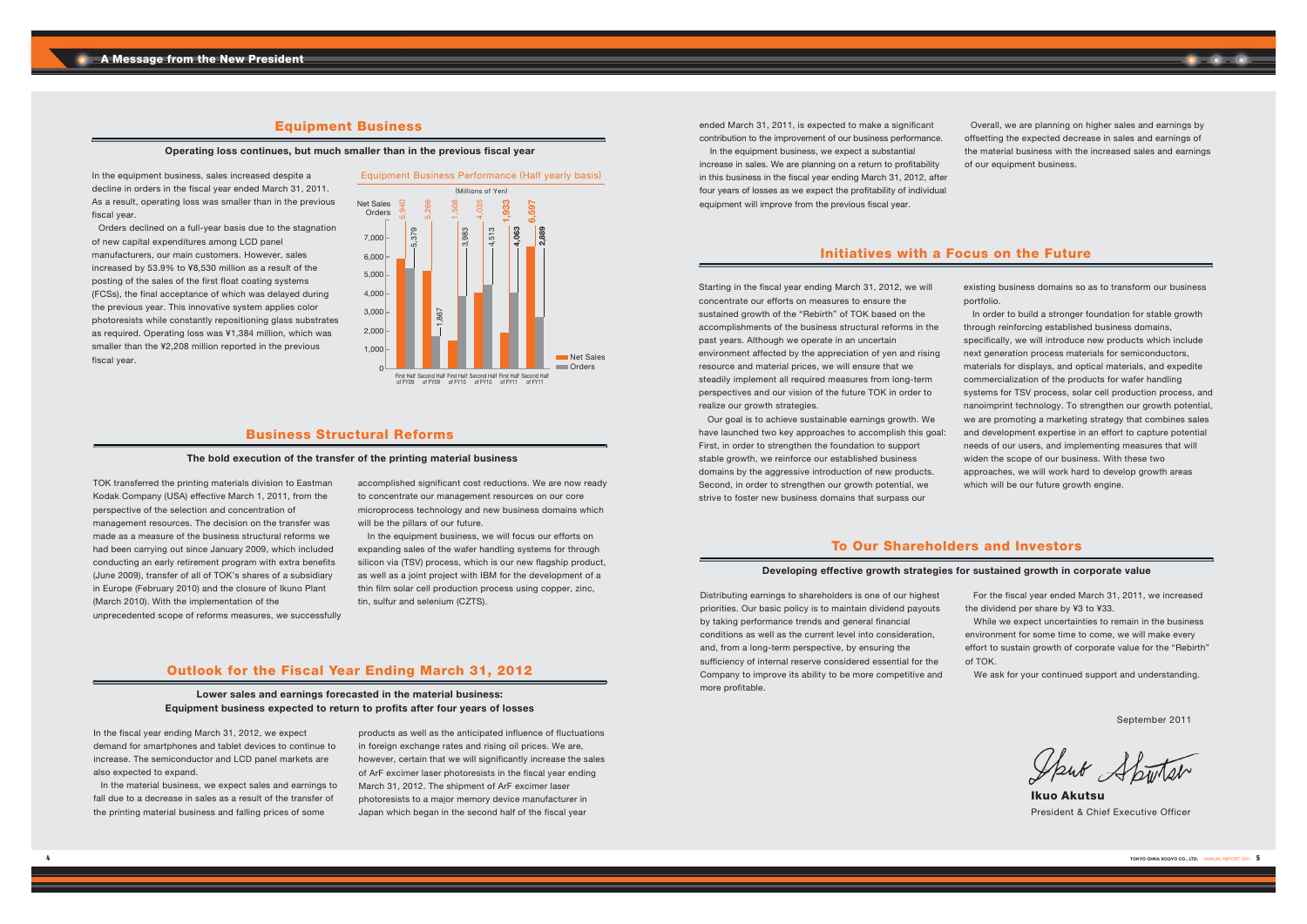|                                                                                                                                                                                                       | Moving forward with the "Rebirth" of TOK                                                                                                                                                                                                                                                                                                                                                                                                                 |
|-------------------------------------------------------------------------------------------------------------------------------------------------------------------------------------------------------|----------------------------------------------------------------------------------------------------------------------------------------------------------------------------------------------------------------------------------------------------------------------------------------------------------------------------------------------------------------------------------------------------------------------------------------------------------|
| Growth in corporate value<br>Entering new business domains<br>Reinforcing established<br>business domains<br>Building a stronger<br>base of operations<br>Moving forward with the<br>"Rebirth" of TOK | Developing<br>new products that can<br>generate sales at<br>the ¥5 billion level<br>.Launch and develop new businesses<br>•Develop superior technologies<br>•Compete successfully in global mark<br>.Capture large shares of targeted mar<br>. Build a sound financial position<br>•Maintain an energetic organization<br>. Invest in human resources<br>•Create powerful brands<br>• Accumulate intellectual property<br>•Always take on new challenges |

markets a<br>Amarkets

With the successful completion of the business structural reforms that started in the fiscal year ended March 31, 2009. the "Rebirth" of TOK has taken the first step of its drive to achieve sustainable earnings growth in the Company. We will continue to accelerate our efforts toward the realization of our vision for the future of TOK.



TOK has established the goal of achieving sustainable earnings growth driven by the new business domains that are not limited to our established business domains. We must transform our business portfolio, and this is the most important management theme. In order to achieve our goal, we created a "New Business Development Dept." which combined the functions of the Marketing Dept. and the Research and Development Dept. relating to new businesses. With the organic combination of the know-how amassed in these two departments, we will demonstrate our technological potential in a wide range of fields so as to continue expanding our business domains.

Our current target is to launch and develop new businesses as quickly as possible that can generate sales at the ¥5 billion level

**Taking Bold Steps Toward Where We Want to Be: With the successful reorganization, we are on track to launch and develop new businesses**

We have two approaches to transforming our business portfolio.

 The first approach is reinforcing established business domains. In our established business domains, we will focus our efforts on promising fields to build on our strong points of functional polymer patterning and coating technologies, after consideration of profitability and growth potential in these fields. The semiconductor manufacturing and LCD manufacturing fields are two areas we are targeting. To grow in these areas, we will introduce new products like next generation process materials for semiconductors, optical elements (organic electroluminescence, LED), optical components (micro lens), micro electro mechanical systems (MEMS) and materials used to make displays.

We will also work to expand sales of the products associated with wafer handling systems for through silicon via (TSV) process (the Zero Newton®\*1 wafer handling system) that we developed and expedite the early commercialization of the products relating to the CZTS<sup>\*</sup> solar cell production process and nanoimprint technology.\*<sup>3</sup>

- \*1. The name "Zero Newton®" comes from the fact that the support plate can be removed without any stress on the silicon wafer, and the process can be accomplished without using any force.
- $*2$ . CZTS (copper, zinc, tin, sulfur, selenium) is a composite material used in the form of a polycrystalline thin film to make solar cells.
- \*3. Nanoimprint technology: A technology which transfers a pattern formed in a mold by pressing the mold against a resin on a substrate. This approach differs from conventional photolithography technology.

The second approach is entering new business domains. Launching and developing new core businesses is vital to reaching our goal of achieving sustainable earnings growth. The New Business Development Dept. will play a pivotal role

# **Two Approaches to Transforming TOK's Business Portfolio**

**Moving faster to reinforce established business domains and entering new business domains**

**Reinforcing established business domains: New products for the semiconductor and LCD manufacturing fields**

In our established business domains, technologies are advancing in new directions in the semiconductor and LCD manufacturing fields, which account for the majority of TOK's earnings at present. We plan to position ourselves for growth by introducing new products in both of these fields.

in our efforts to launch and develop new businesses and strengthen our growth potential making full use of our expanded marketing functions.



**To Achieve the Goal of Sustained Growth with the "Rebirth" of TOK: We took the first step toward reinforcing established business domains and creating new business domains**

# **Semiconductor next generation process materials**

# **Increasing our share of the immersion ArF excimer laser photoresist market**

Semiconductor manufacturing processes are expected to advance from immersion lithography process\* using topcoats (protection films) to topcoat-less lithography, and shift to double patterning technology. In current highly advanced semiconductor manufacturing, the process for 3Xnm node has entered mass production, and we are already concentrating on accelerating the development of photoresists for the upcoming 2Xnm node.

Advances in microprocess technology will lead to an increase in the total value of photoresists. This will open up greater opportunities for TOK as a company with expertise in photoresists and associated materials. Sales of TOK's ArF excimer laser photoresists are starting to climb steadily. Our objective is to capture a larger share of the market for these photoresists by further speeding up the development of versions for next generation processes.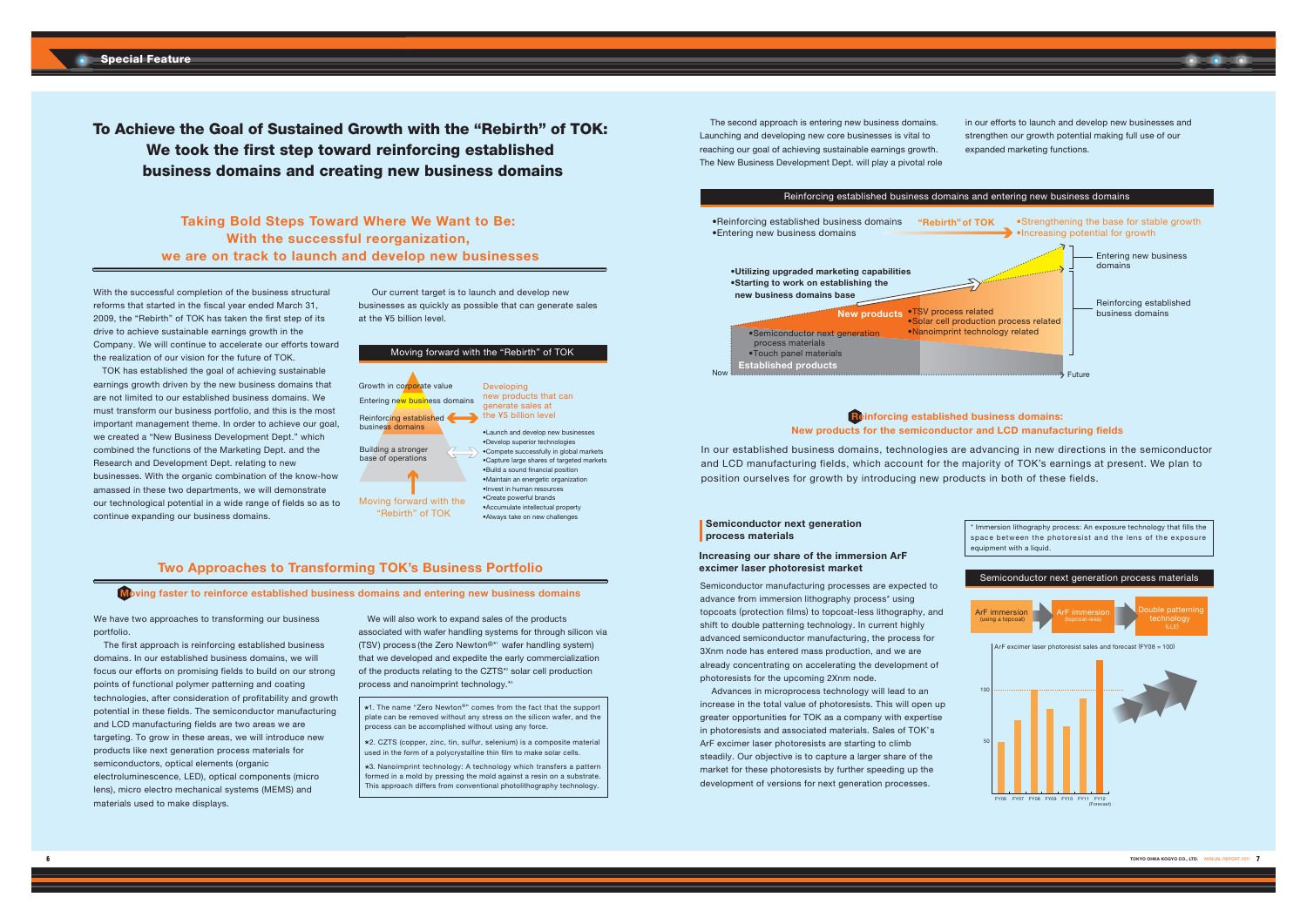

# **CZTS solar cell production process: Joint development project under way with IBM**



# **Corporate Governance**

\* The photovoltaic absorber is where light is absorbed and converted into electricity.

As progress continues in the development of extreme ultraviolet (EUV) lithography, which uses light with a wavelength of 13.5nm, TOK is taking the lead in creating photoresists for EUV in order to achieve further miniaturization.

Participating in consortia and collaborating with semiconductor manufacturers on developments and improvements, we are making efforts to solve a variety of

issues to meet the advanced levels of the requirements for higher resolution, lower LWR (line-width roughness: the roughness of photoresist pattern) and higher sensitivity properties which are in a trade-off relationship to each other.

 TOK participates in EUVL Infrastructure Development Center, Inc. (EIDEC), a new consortium established in January 2011 to develop EUV lithography and related technologies so as to engage in the development of technologies for 1Xnm node.



To make greater application of our existing microprocess technologies, we have been developing products associated with wafer handling systems for TSV process, the CZTS solar cell production process, and nanoimprint technology. To build a more powerful base for growth, we plan to realize rapid commercialization of new products in each of these three fields and make efforts to expand those products.

> We will aggressively promote the use of products incorporating nanoimprint technology, mainly by HDD manufacturers.

Demand for 3D-package technology is growing. This technology involves stacking very thin semiconductor chip layers and forming TSVs to make devices with higher density and more compact dimensions.

 Developed by TOK, the Zero Newton® wafer handling system is a breakthrough technology that realizes both wafer thinning and making TSVs with ease by attaching a support plate to the silicon wafer to reinforce it. The support plate and silicon wafer can be easily separated without any stress after making TSVs.

TOK supplies removable adhesive, support plates, and adhesive remover. In addition, we manufacture support plate bonding and debonding machines. This allows us to provide customers with total support technology and we are making efforts to expand this technology.

We are taking part in a joint project with IBM to develop a chemical compound type CZTS solar cell production process and aiming to commercialize the photovoltaic absorber\* material and coating machine. This process is expected as next generation solar cells that can potentially achieve higher energy conversion efficiency, along with better productivity. To develop CZTS solar cell production processes, we

utilize our coating technology for large substrates. This is one of our greatest strengths in the field of LCD manufacturing. The cost of these production processes will be much lower due to higher manufacturing efficiency and the smaller amount of materials used.

TOK is developing a resin for nanoimprinting at room temperature. TOK used interlayer insulating film technology gained from the Company's involvement in the field of semiconductor manufacturing to develop this new resin. This new resin simplifies the nanoimprint process by eliminating the need for heat processing and ultraviolet light when the mold is pressed onto the substrate. We have also developed a coating machine which raises productivity by simultaneously coating both sides of a substrate with resin. Furthermore, the characteristics of the finished coating are excellent.

# **Basic Concept**

### ■ ■ **Directors and Board of Directors**

As of June 28, 2011, we had seven directors, including one outside director. The term of the directors is one year. This permits quickly responding to changes in the operating environment and clarifies accountability for the directors concerning operating results in each fiscal year. To make the activities of the directors more transparent and reinforce the Board's supervisory function, there is one independent outside director. In addition, the Board of Directors has a flat structure with two levels: representative directors and directors. This creates a framework that allows the Board of Directors to fulfill its responsibilities with regard to reaching management decisions and supervising the Company's management.

#### ■ ■ **Officers and Committee of Officers**

As of June 28, 2011, we had 13 officers, including five officers doubling as directors. While taking steps to strengthen the Board of Directors' functions in management decision making and supervision, TOK has the Committee of Officers, which is made up of all officers, to reinforce its business execution functions. The committee members include the chief executive officer, the chief operating officer, senior executive officers, executive officers and officers. The committee provides for differences in the business responsibilities and other items concerning each officer.

# **Corporate Governance System**

Aiming to become a company that is able to earn the trust of all stakeholders, TOK positions establishment of corporate governance as one of the most important management issues: the means to maintain a sound and transparent management and to enhance its operational efficiency by speeding up the decision-making process.

As a company with corporate auditors, TOK employs the corporate auditor system. We are taking actions to upgrade audits performed by the corporate auditors by using the greater authority of these auditors based on the Japanese Companies Act. In addition, TOK is using the benefits of reforms to its Board of Directors, establishment of the officer system, and the election of an independent outside director to fortify the management decision-making and supervisory function and the business execution function while clarifying responsibility for performing these functions. We are convinced that using these systems to strengthen management is the most effective means of upgrading corporate governance.

## ■ ■ **Auditors and Board of Auditors**

As of June 28, 2011, we had three auditors, two of whom were outside auditors. The auditors attend meetings of the Board of Directors, the Committee of Officers, and other important meetings. These duties are performed in accordance with auditing standards (Corporate Auditor Auditing Regulations), the auditing policy, the division of tasks, and other items. In addition, the auditors check the performance of directors by receiving reports from directors and others, and requesting an explanation when necessary. For financial audits, the auditors receive reports from the accounting auditor and use other means, including requesting an explanation when necessary, to verify the suitability of financial accounting methods and the results of these audits.

#### ■ ■ **Internal Auditing Division**

The Internal Auditing Division, under the direct control of the President, comprised four full-time staff members as of June 28, 2011. In addition to internal audits, this division offers suggestions, proposals, and advice for continuous improvement through evaluations of the effectiveness of internal controls for financial reporting.

# **Zero Newton® wafer handling system for TSV process: Offering a source of total support technologies**

# **Nanoimprint technology: Targeting many opportunities to promote the use of products incorporating nanoimprint technology, mainly by HDD manufacturers**

# **Reinforcing established business domains: Rapid commercialization of new products in applied business fields**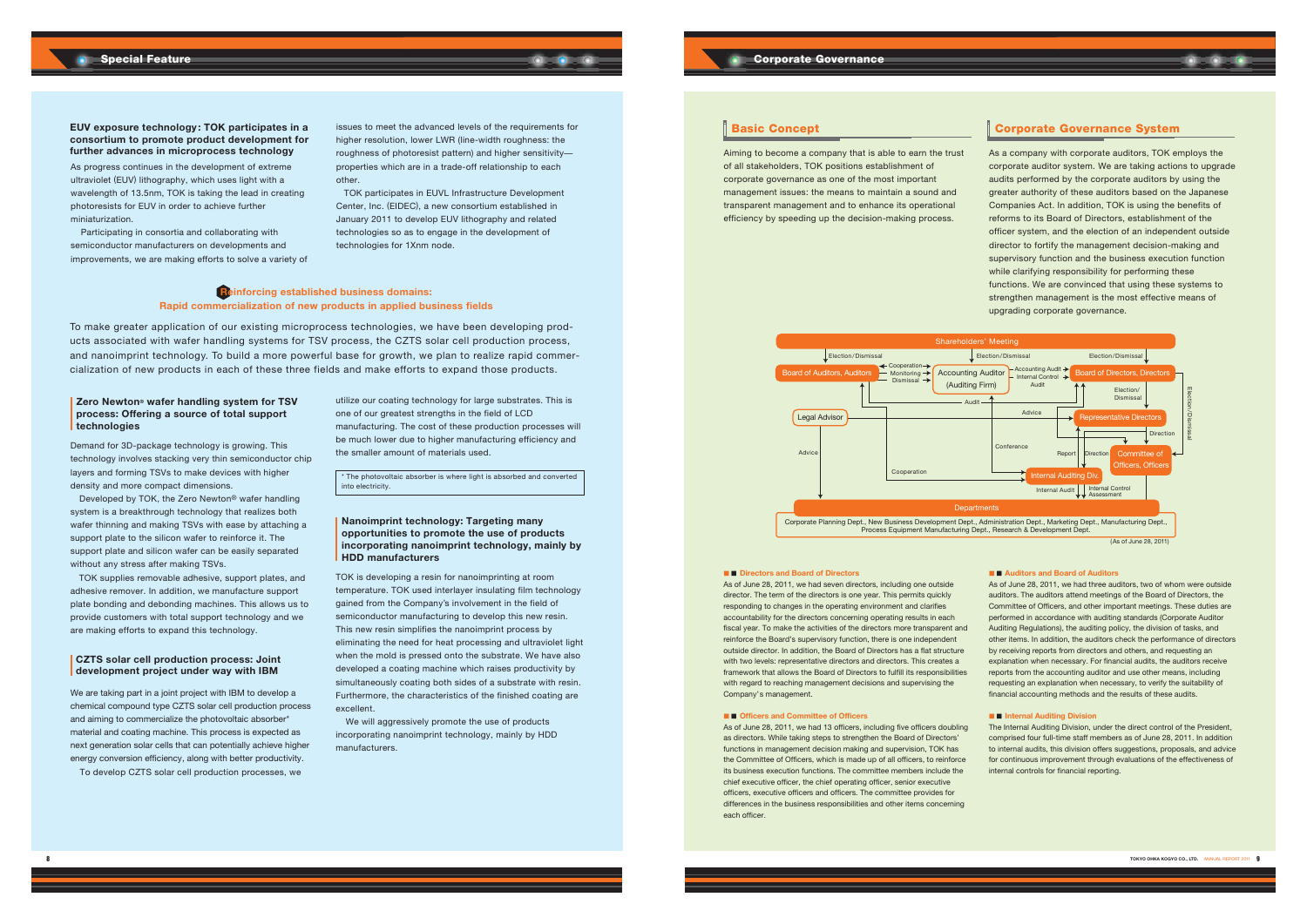■Submissions overseas



# **Corporate Social Responsibility**

As an organization that uses many chemicals, TOK complies with laws and regulations and gives appropriate recognition to environment impacts that may arise in the process of our business activities. We undertake many environmental activities. Among them are an energy conservation program, a "3R Campaign" (reduce, reuse and recycle), and stringent procedures for safely managing chemicals. Furthermore, we also have compliance, risk management, and other systems, as well as employee training programs. We also exercise care to provide employees with a pleasant workplace environment.

We set up the TOK Group Compliance Standards of Conduct, establishing a framework for officers and employees to observe the laws, regulations, our articles of incorporation, and the Company regulations.

 TOK's mission is to contribute broadly to social progress through supplying superior products. As a company engaged in *monozukuri* (the art of manufacturing), we intend to carry out our corporate social responsibilities in ways that are grounded in our core business. We report on our efforts in the Environmental and Social Report that we issue each year and on our website.



TOK' s intellectual property strategy includes the following elements: 1) aggressively protecting our intellectual property, 2) avoiding infringing on the rights of other companies, and 3) proactively utilizing the intellectual property that we have created.

With a view to appropriately accommodating various risks that can have a significant effect on business activities, TOK has prepared a Contingency Plan, and has a Contingency Management Secretariat and a Contingency Management Committee which is chaired by the manager of the Administration Department. We take actions to anticipate risks during ordinary times, establish preventive measures, and make all employees aware of these actions. Meanwhile, we make every possible effort to work on risk management, anticipating event of an emergency.

 We view intellectual property as a critical resource for ensuring market supremacy as well as freedom to evolve our business. By proactively applying for patents on the fruits of our R&D activities, we aim to appropriately protect this intellectual property and put it to effective use, and this should bolster our competitive strength. We have adopted comprehensive measures to ensure that we do not infringe on the intellectual property rights of other companies. At the same time, if another company should infringe on our rights, we will address this by exercising our rights or making strategic use of licensing agreements.

# $\begin{array}{|c|c|c|}\n 278 & 279 \\
 \hline\n 1172 & 242 \\
 242 & 137 \\
 \hline\n 137 & 248 \\
 \hline\n 130 & 248 \\
 \hline\n 130 & 130 \\
 \hline\n 130 & 130 \\
 \hline\n 130 & 85 \\
 \hline\n 130 & 87 \\
 \hline\n 130 & 87 \\
 \hline\n 130 & 87 \\
 \hline\n 130 & 87 \\
 \hline\n 130 & 87 \\
 \hline\n 130 & 87 \\
 \hline\n 130 & 87 \\
 \hline\n 130 & 8$ 82<br>
178<br>
179<br>
FY07 FY08 FY09 FY10 FY10 FY10 FY11<br>
111 136<br>
1796<br>
1796 **Number of Patent Applications Submitted Number of Patents Registered** ■Submissions in Japan

# **Compliance**

In addition, the internal reporting system facilitates the early detection and resolution of violations of laws, regulations, and standards of conduct. Reports can be submitted using an internal route, the corporate auditors, or an external route (legal advisor). Furthermore, we have a clear policy of preventing dismissals and negative consequences for individuals who submit reports, except in cases where reports are dishonest or inappropriate.

> •Immediately after the occurrence of the earthquake, the Contingency Management Center was set up on the first floor of the headquarters with the President at its helm. The Center set to work by gathering information on the state of physical and human damage from all operational sites.



 $\bullet$  ater the Center monitored the status of the restoration work and discussed the measures to be implemented for the reconstruction of the damaged sites through telephone and video conferencing with the personnel at various locations.

# ■ **Relocation of data servers for information systems**

• As measures to cope with the event of planned blackouts, earthquakes, fires, or floods, some of the data servers located in the headquarters computer center have been relocated to a data center in another area equipped with private power generation systems.

 In the event of a violation of laws, regulations, the standards of conduct, and other guidelines, the Compliance Committee, which is chaired by the Company President, conducts an investigation. Based on the result, disciplinary actions are taken as required. In addition, the committee determines measures to prevent a reoccurrence of this type of incident and puts these measures in place throughout the Company.

- Development and improvement of a documentation system relating to risk management
- Reorganization of the system by which to check and
- confirm the safety of employees during an emergency
- Creation of a business continuity plan (BCP) specifically
- designed for the event of an earthquake

# **Risk Management**



# **Contingency Management Committee**

# **An Example of the Risk Management System in Action: Emergency response to the Great East Japan Earthquake**

Environmental and Social Report 2011



# **Intellectual Property Strategy**

TOK has established the Contingency Management Committee chaired by the manager of the Administration Department and consisting of operating department managers. In ordinary times, the Committee reviews the risk management system of the TOK Group and formulates risk management policies. Upon the occurrence of the Great East Japan Earthquake in March 2011, the Contingency Management Center was set up at the headquarters. Later, the Contingency Management Center maintained close communications with the affected regions in order to discuss actions to be taken for early solution of any problems and to issue instructions.

While TOK was fortunate to have suffered no deaths or injuries of its employees in the massive earthquake which occurred on March 11, 2011, our Koriyama Plant (Fukushima Prefecture) and Utsunomiya Plant (Tochigi Prefecture) sustained minor damage to some of their buildings and manufacturing equipment. Miyagi SP\* suffered losses from damage to the products stored at its facility. Immediately after the earthquake, we went into action to restore the operation. As the result of the concerted efforts of the Group companies, TOK resumed its production activities on March 16. \*SP: Controlled-atmosphere stock point

# ■ **■ Establishment of the Contingency Management Center**

# ■ ■ **Future improvements to risk management**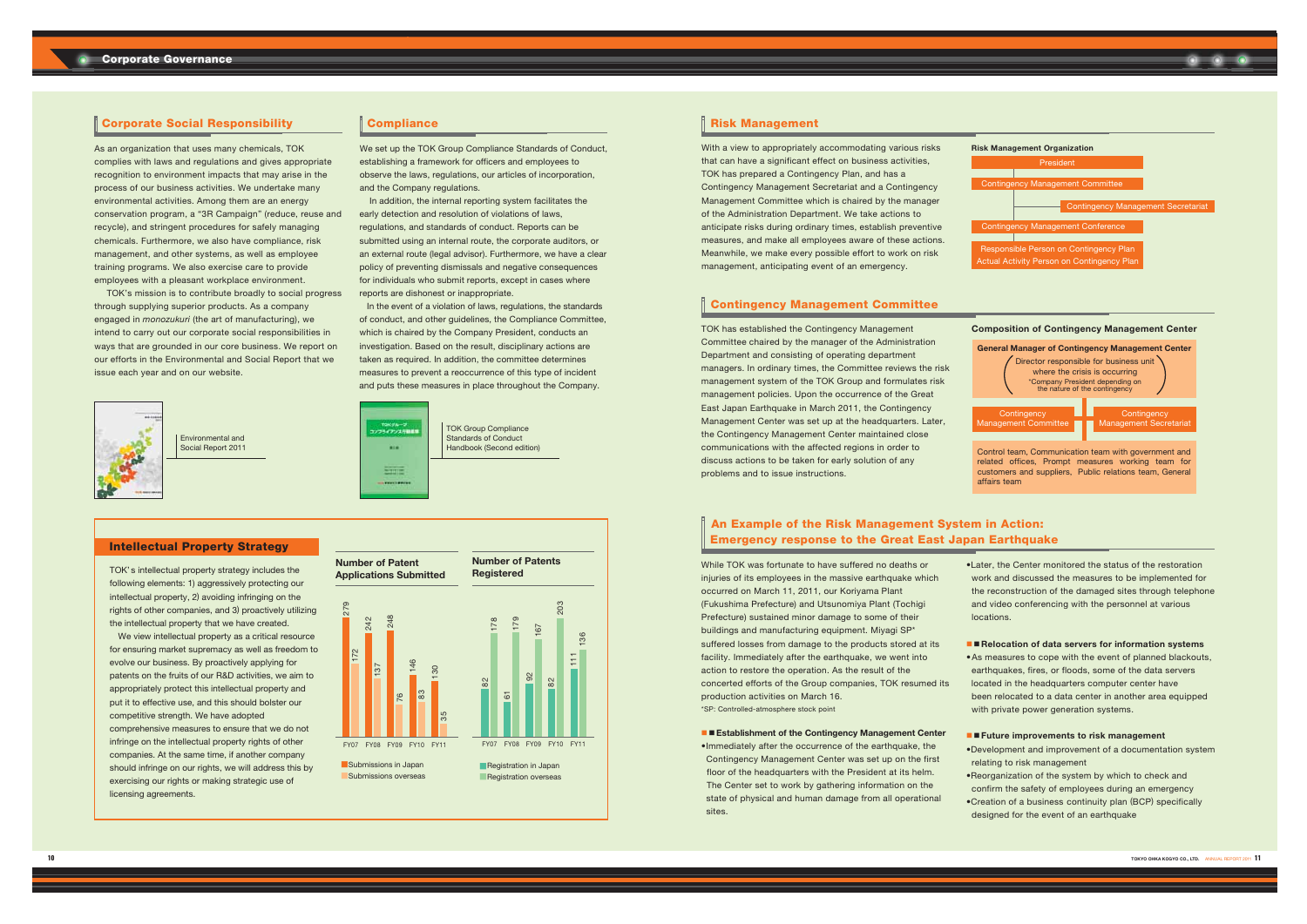and benefits.

# **Six-Year Summary**

TOKYO OHKA KOGYO CO., LTD. and Consolidated Subsidiaries For the years ended March 31, 2006, 2007, 2008, 2009, 2010, and 2011

|                                             |   |        |          |          |          | Millions of Yen |   |                            |   |        |   |        |    | Thousands of<br>U.S. Dollars |
|---------------------------------------------|---|--------|----------|----------|----------|-----------------|---|----------------------------|---|--------|---|--------|----|------------------------------|
|                                             |   | 2006   | 2007     |          | 2008     |                 |   | 2009                       |   | 2010   |   | 2011   |    | 2011                         |
| For the year:                               |   |        |          |          |          |                 |   |                            |   |        |   |        |    |                              |
| Net sales                                   | ¥ | 98,514 | ¥101,955 |          | ¥102,300 |                 | ¥ | 83,702                     | ¥ | 70,560 | ¥ | 79,934 | S  | 963,069                      |
| Material business                           |   | 80,338 |          | 83,038   | 86,071   |                 |   | 72,495                     |   | 65,016 |   | 71,403 |    | 860,288                      |
| Equipment business                          |   | 18,175 |          | 18,916   | 16,229   |                 |   | 11,206                     |   | 5,543  |   | 8,530  |    | 102,780                      |
| Operating income (loss)                     |   | 10,544 |          | 10,884   |          | 8,266           |   | (1, 515)                   |   | 279    |   | 6,041  |    | 72,785                       |
| Income (loss) before income taxes           |   |        |          |          |          |                 |   |                            |   |        |   |        |    |                              |
| and minority interests                      |   | 11,324 |          | 11,119   |          | 7,352           |   | (5,325)                    |   | 114    |   | 6,427  |    | 77,436                       |
| Net income (loss)                           |   | 6,656  |          | 6,660    |          | 4,259           |   | (4,656)                    |   | 254    |   | 3,649  |    | 43,969                       |
| Investment in plant and equipment           |   | 6,962  |          | 8,531    |          | 6,574           |   | 3,270                      |   | 1,320  |   | 1,699  |    | 20,476                       |
| Depreciation and amortization               |   | 5,502  |          | 5,931    |          | 7,693           |   | 7,297                      |   | 5,418  |   | 4,393  |    | 52,931                       |
| R&D costs                                   |   | 5,683  |          | 6,487    |          | 8,095           |   | 8,542                      |   | 6,949  |   | 6,360  |    | 76,628                       |
| <b>Per share data</b> (Yen / U.S. Dollars): |   |        |          |          |          |                 |   |                            |   |        |   |        |    |                              |
| Basic net income (loss)                     | ¥ | 142.34 | ¥        | 142.37 ¥ |          | 91.50           |   | $\angle$ (102.00) $\angle$ |   | 5.66   | ¥ | 81.08  | \$ | 0.97                         |

| .                                     |       |       |                                                            |       |       |       |       |
|---------------------------------------|-------|-------|------------------------------------------------------------|-------|-------|-------|-------|
| Cash dividends applicable to the year | 33.00 | 36.00 | 36.00                                                      | 35.00 | 30.00 | 33.00 | 0.39  |
| Total equity                          |       |       | 2,650.50  2,750.81  2,775.38  2,591.43  2,578.30  2,579.72 |       |       |       | 31.08 |

# **At the year-end:**

In the fiscal year ended March 31, 2011, consolidated net sales increased ¥9,374 million, or 13.3%, from the previous fiscal year, to ¥79,934 million. Net sales in the first half increased ¥4,908 million, or 15.1% over the same period last year, to ¥37,478 million and net sales in the second half increased ¥4,466 million, or 11.8%, to ¥42,456 million.

| Total assets                |         | ¥165,681 ¥166,610 ¥159,633 ¥139,338 ¥138,122 <b>¥147,085</b> |         |         |         |         | \$1.772.115 |
|-----------------------------|---------|--------------------------------------------------------------|---------|---------|---------|---------|-------------|
| Total long-term liabilities | 2.222   | 2.108                                                        | 2.198   | 2.205   | 2.350   | 2.105   | 25,366      |
| Total equity                | 123.915 | 131.074                                                      | 129.834 | 118.377 | 117.658 | 118.567 | 1.428.525   |

# **Ratios** (%)**:**

The electronics industry benefited from increased demand for smartphones and tablet devices as well as government stimulus measures in various countries, which helped to expand the semiconductor and LCD markets steadily. As a result, net sales for the fiscal year ended March 31, 2011, saw an increase.

Ratio of operating income (loss) to

| net sales                       | 10.7 | 10.7 | 8.1  | (1.8) | 0.4  | 7.6  |
|---------------------------------|------|------|------|-------|------|------|
| Ratio of R&D costs to net sales | 5.8  | 6.4  | 7.9  | 10.2  | 9.8  | 8.0  |
| Return (loss) on equity         | 5.6  | 5.3  | 3.3  | (3.8) | 0.2  | 3.1  |
| Equity ratio                    | 74.8 | 77.3 | 79.9 | 83.7  | 84.0 | 79.5 |

Notes: 1. U.S. dollar amounts have been translated from yen, for convenience only, at the rate of ¥83 to US\$1, the approximate Tokyo foreign exchange market rate as of March 31, 2011.

 Operating income increased ¥5,761 million, or 21.6 times from the previous fiscal year, to ¥6,041 million due to an increase in gross profit and a reduction in SG&A expenses.

2. Net sales by business segment exclude intersegment sales.

 3. Total equity, total equity per share, the return on equity and the equity ratio for the year ended March 31, 2006, are total shareholders' equity, total shareholders' equity per share, the return on equity and the equity ratio, respectively, for the year with no adjustments.

# **Management's Discussion and Analysis**

# **Results of Operations**

### **Net Sales**

### **Cost of Sales, SG&A Expenses and Operating Income**

Despite decreases in depreciation and amortization and labor costs, the cost of sales for the current fiscal year increased ¥4,038 million, or 7.8% from the previous fiscal year, to ¥55,587 million due to increases in material and transportation costs which accompanied the increased sales. However, the cost of sales ratio declined 3.5 percentage points to 69.5%. As a result, gross profit increased ¥5,335 million, or 28.1%, to ¥24,347 million.

 Selling, general and administrative (SG&A) expenses decreased ¥426 million, or 2.3% from the previous fiscal year, to ¥18,305 million because of declines in depreciation and amortization, replacement supplies for research activities, and allowance for doubtful receivables even though personnel expenses increased due to increases in salaries

In the fiscal year ended March 31, 2011, sales were firm in the material business, increasing ¥6,387 million, or 9.8% from the previous fiscal year to ¥71,403 million, due to increased demand for smartphones and tablet devices. Operating income increased ¥4,595 million, or 75.1% from the previous fiscal year, to ¥10,717 million, as a result of the increased profit generated by the increase in sales as

# **Income before Income Taxes and Minority Interests and Net Income**

Although the Company posted losses from the disaster caused by the Great East Japan Earthquake, income before income taxes and minority interests increased ¥6,312 million, or 56.3 times from the previous fiscal year, to ¥6,427 million. In addition to improved operating income, this was due to increases in gain on reversal of allowance for doubtful accounts and gain on insurance adjustment.

Net income for the current fiscal year was ¥3,649 million, an increase of ¥3,394 million, or 14.3 times from the previous fiscal year.

# **Results by Business Segment**

\*Adjusted for intersegment sales

# [Material Business]



Second half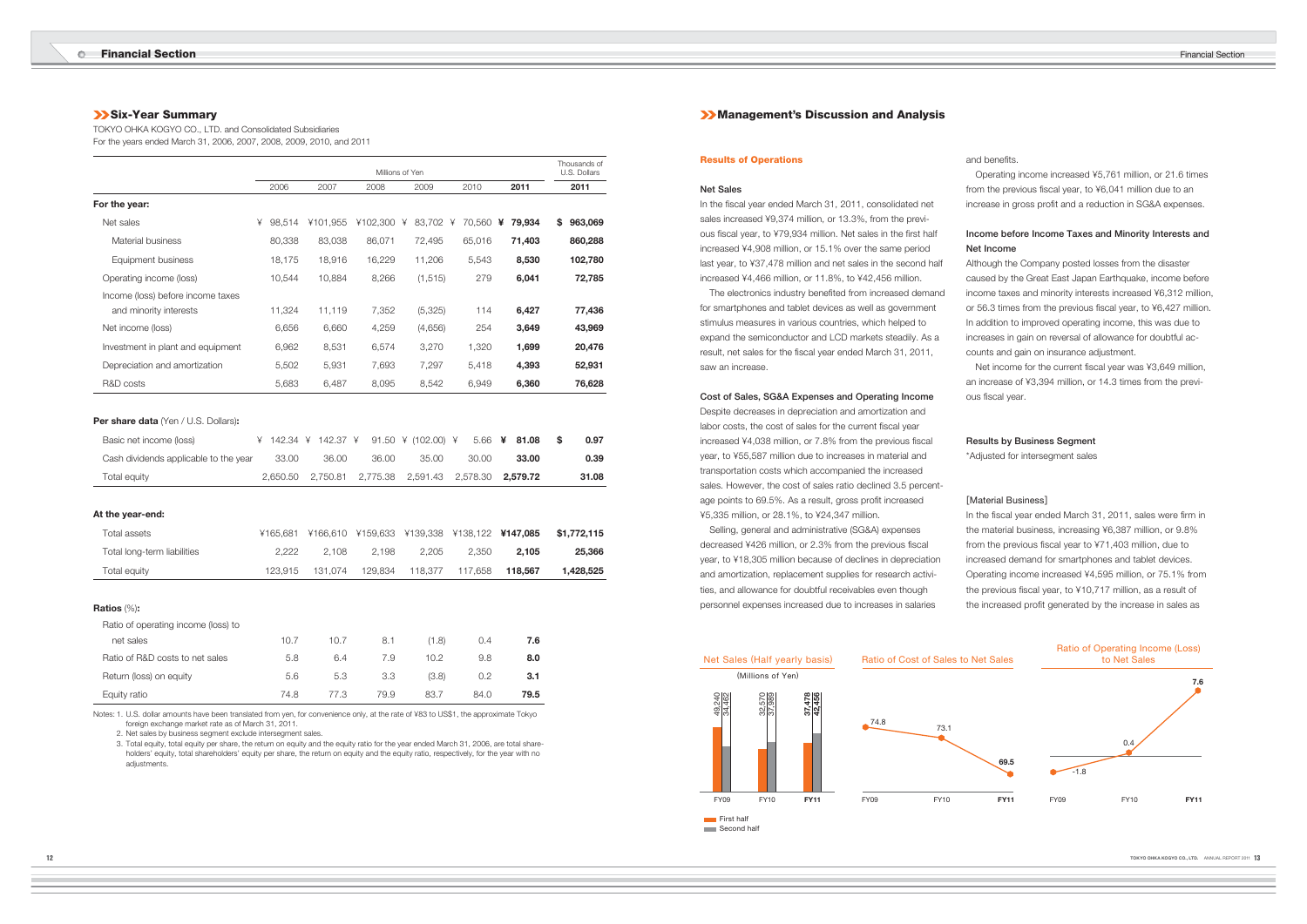well as a successful reduction in various expenses through the business structural reforms, although fluctuating foreign currency exchange rates and discounts of selling prices had a negative effect on earnings.

# ■ **Electronic Functional Materials Division**

 Sales of photoresists used to manufacture semiconductors, ArF excimer laser photoresists in particular, increased mainly in Asia due to growing demand for smartphones and tablet devices. Sales of photoresists used to manufacture LCDs also increased due to increased demand for LCD television sets. Sales of coating sources for film formation, however, declined due to difficult market conditions.

# **E** High Purity Chemicals Division

In the electronic functional materials division, sales increased ¥2,526 million, or 6.3% from the previous fiscal year to ¥42,573 million.

In the high purity chemicals division, sales increased ¥3,443 million, or 15.9% from the previous fiscal year, to ¥25,124 million.

lion, or 13.2% from the previous fiscal year, to ¥3,693 million. In the photopolymer printing plate category, increased sales of flexographic printing plates and general-purpose printing materials in the North America region contributed to sales surpassing the previous fiscal year result. Effective March 1, 2011, the printing material business of the Group was transferred to Eastman Kodak Company (USA).

 Sales of photoresist-related chemicals used to manufacture semiconductors increased dramatically, mainly in North America, as a result of the Company's aggressive sales efforts. The photoresist-related chemicals used to manufacture LCDs increased in the shipment volume but sales increased only marginally due to a drop in product prices.

# **E** Printing Materials Division

 Orders declined ¥1,543 million, or 18.2% from the previous fiscal year, to ¥6,952 million as LCD panel manufacturers scaled back their capital expenditures. Orders were ¥4,063 million in the first half and ¥2,889 million in the second half. The balance of orders at the end of the fiscal year decreased by ¥1,578 million, or 9.9% from the balance at the end of the previous fiscal year, to ¥14,431 million.

In the printing materials division, sales increased ¥430 mil-

Total assets at March 31, 2011, were ¥147,085 million, an increase of ¥8,962 million from the previous fiscal year-end.

 Total liabilities were ¥28,517 million, an increase of ¥8,053 million from the previous fiscal year-end. Major factors for the increase included increases in total current liabilities of ¥7,010 million for advances from customers, ¥423 million for construction and other payable and ¥344 million for accrued expenses included in total current liabilities although there was a decrease of ¥186 million in liability for retirement benefits included in total long-term liabilities.

# [Equipment Business]

### ■ **Process Equipment Division**

Sales of LCD panel manufacturing equipment increased from the previous fiscal year as a result of efforts to accelerate the completion of tests by customers leading to the final acceptance of equipment that had been delivered, particularly in respect to equipment designed for large glass substrates.

> Total equity at the end of the fiscal year was ¥118,567 million, an increase of ¥909 million from the previous fiscal year-end. This was mainly the result of an increase of ¥2,299

 As a result, the equity ratio was 79.5% at the end of the fiscal year.

 As a result, sales in the equipment business were ¥8,530 million, an increase of ¥2,986 million, or 53.9% from the previous fiscal year. Operating loss was ¥1,384 million, an improvement of ¥823 million compared to the previous fiscal year.

Investing activities resulted in a net cash outflow of ¥2,917 million compared to a ¥3,973 million cash inflow in the previous fiscal year due to payments into long-term time deposits and the purchases of property, plant and equipment in spite of inflow from withdrawal of long-term time deposits and net decrease in time deposits.

Net cash used in financing activities decreased ¥295 million to ¥1,514 million as a result of dividends paid and others. As a result, cash and cash equivalents at March 31, 2011, was ¥39,626 million, an increase of ¥10,516 million from the balance of ¥29,110 million at the end of the previous fiscal

# **Financial Condition and Cash Flows**

# **Balance Sheet**

 Total current assets increased ¥11,048 million to ¥93,799 million, due largely to increases of ¥9,631 million in cash and cash equivalents and time deposits, ¥675 million in trade notes and accounts receivable, and ¥255 million in deferred tax assets.

 Net property, plant and equipment decreased ¥3,954 million to ¥30,415 million mainly as a result of the transfer of the printing material business and an increase in accumulated depreciation.

 Total investments and other assets increased ¥1,869 million to ¥22,869 million. There were increases of ¥4,000 million of long-term time deposits and ¥122 million of long-term loans receivable although there was a decrease of ¥1,664 million in deferred tax assets.

million in retained earnings while foreign currency translation adjustments decreased by ¥902 million and unrealized gain on available-for-sale securities decreased by ¥524 million due to lower market prices of stocks.

### **Cash Flows**

Net cash provided by operating activities was ¥15,352 million, an increase of ¥12,821 million from the previous fiscal year. Increases in income before income taxes and minority interests and depreciation and amortization as well as advances from customers offset increases in trade notes and accounts receivable as well as inventories.

year.





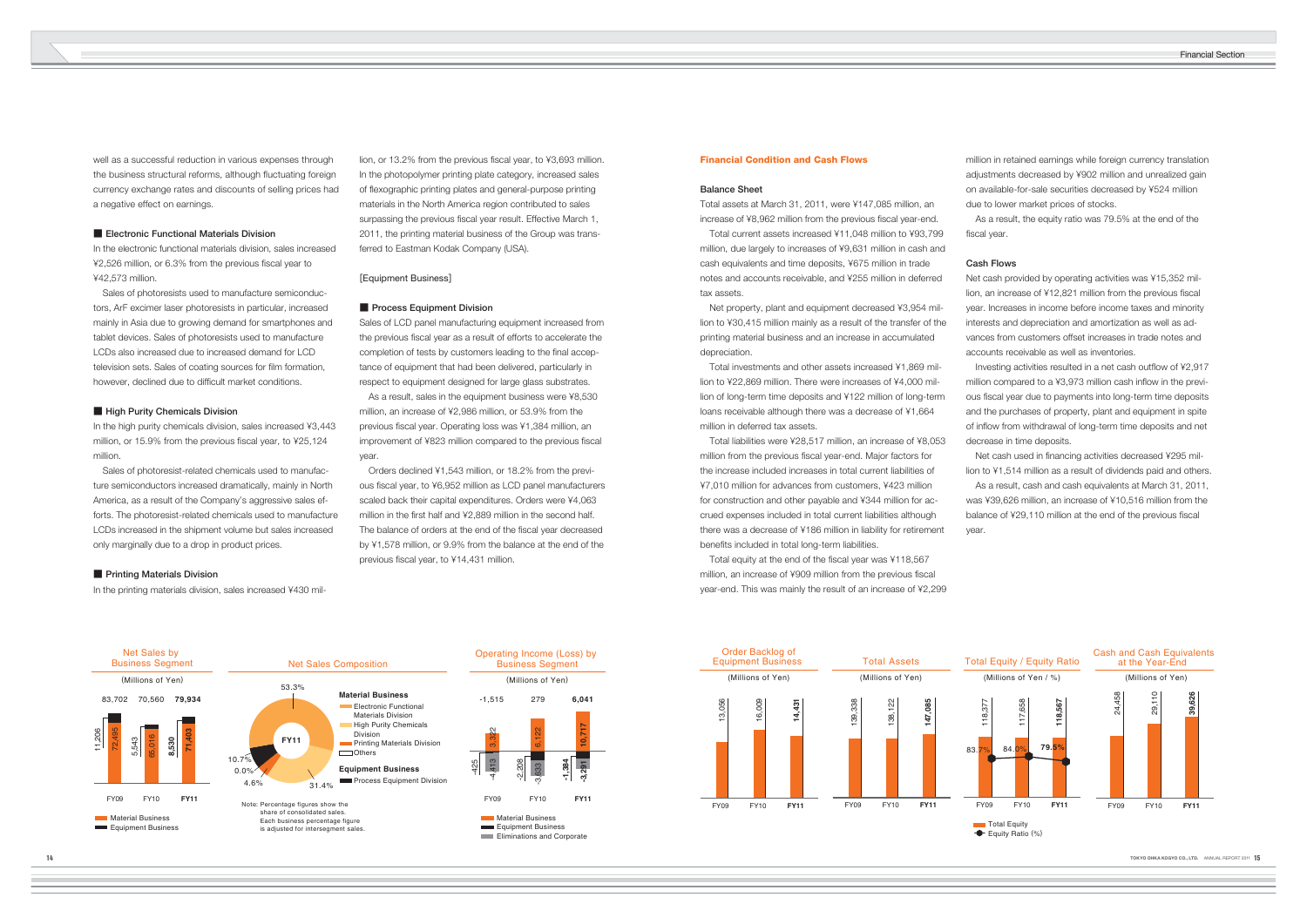# **Consolidated Balance Sheets**

**Contract** 

TOKYO OHKA KOGYO CO., LTD. and Consolidated Subsidiaries March 31, 2011 and 2010

|                                                |                 |          |    | Thousands of<br>U.S. Dollars |
|------------------------------------------------|-----------------|----------|----|------------------------------|
|                                                | Millions of Yen |          |    | (Note 1)                     |
| <b>ASSETS</b>                                  |                 | 2010     |    | 2011                         |
| <b>CURRENT ASSETS:</b>                         |                 |          |    |                              |
|                                                | ¥ 39,626        | ¥ 29,110 | s. | 477,432                      |
|                                                | 8,397           | 9.283    |    | 101,172                      |
| Receivables:                                   |                 |          |    |                              |
|                                                | 21,309          | 20,633   |    | 256,736                      |
|                                                | 528             | 570      |    | 6,363                        |
|                                                | (97)            | (299)    |    | (1, 176)                     |
|                                                | 20,258          | 19.999   |    | 244,072                      |
|                                                | 2,564           | 2.308    |    | 30,897                       |
|                                                | 1,213           | 1,144    |    | 14,620                       |
|                                                | 93,799          | 82,751   |    | 1,130,117                    |
|                                                |                 |          |    |                              |
| <b>PROPERTY, PLANT AND EQUIPMENT (Note 5):</b> |                 |          |    |                              |
|                                                |                 |          |    |                              |

| 8.370    | 8.618     | 100.855     |
|----------|-----------|-------------|
| 53,110   | 56.576    | 639,890     |
| 42.104   | 45.621    | 507,280     |
| 15.775   | 15.916    | 190,066     |
| 27       | 9         | 333         |
| 429      | 258       | 5,171       |
| 119,818  | 127.001   | .443.597    |
| (89,402) | (92, 630) | (1,077,140) |
| 30.415   | 34.370    | 366,456     |

# **INVESTMENTS AND OTHER ASSETS:**

|                                                  | ¥147.085 | ¥138.122 | \$1.772.115 |
|--------------------------------------------------|----------|----------|-------------|
|                                                  | 22,869   | 21.000   | 275,541     |
|                                                  | 1.440    | 1.822    | 17,357      |
|                                                  | 2.429    | 4.094    | 29,267      |
|                                                  | 14.000   | 10.000   | 168,674     |
|                                                  | 366      |          | 4,418       |
| Investments in and advanced to an unconsolidated |          |          |             |
|                                                  | 4.633    | 5.076    | 55.822      |
|                                                  |          |          |             |

See notes to consolidated financial statements.

|     | Millions of Yen | Thousands of<br>U.S. Dollars<br>(Note 1) |               |
|-----|-----------------|------------------------------------------|---------------|
|     | 2011            | 2010                                     | 2011          |
|     |                 |                                          |               |
|     | ¥<br>8,415      | 8,318<br>¥                               | \$<br>101,391 |
|     | 2,311           | 1,888                                    | 27,855        |
|     | 442             | 234                                      | 5,326         |
|     | 3,568           | 3,224                                    | 42,997        |
| .   | 11,177          | 4,167                                    | 134,672       |
|     | 139             | 32                                       | 1,678         |
|     | 357             | 248                                      | 4,301         |
|     | 26,412          | 18,113                                   | 318,223       |
|     |                 |                                          |               |
|     | 1,328           | 1,515                                    | 16,009        |
|     | 86              |                                          | 1,044         |
|     | 675             | 803                                      | 8,137         |
|     | 14              | 32                                       | 174           |
|     | 2,105           | 2,350                                    | 25,366        |
|     |                 |                                          |               |
|     | 14,640          | 14,640                                   | 176,390       |
|     | 15,207          | 15,207                                   | 183,227       |
|     | 91,933          | 89,634                                   | 1,107,636     |
| 010 | (2,929)         | (2,927)                                  | (35, 293)     |
|     | 953             | 1,477                                    | 11,484        |
|     | (2,896)         | (1,993)                                  | (34, 891)     |
|     | 116,910         | 116,039                                  | 1,408,554     |
|     | 1,657           | 1,618                                    | 19,971        |
|     | 118,567         | 117,658                                  | 1,428,525     |
|     | ¥147,085        | ¥138,122                                 | \$1,772,115   |
|     |                 |                                          |               |

|                                                                               | Millions of Yen |            | (Note 1)    |
|-------------------------------------------------------------------------------|-----------------|------------|-------------|
| <b>LIABILITIES AND EQUITY</b>                                                 | 2011            | 2010       | 2011        |
| <b>CURRENT LIABILITIES:</b>                                                   |                 |            |             |
| Payables:                                                                     |                 |            |             |
|                                                                               | ¥ $8,415$       | ¥<br>8,318 | \$101,391   |
|                                                                               | 2,311           | 1,888      | 27,855      |
|                                                                               | 442             | 234        | 5,326       |
|                                                                               | 3,568           | 3,224      | 42,997      |
|                                                                               | 11,177          | 4,167      | 134,672     |
|                                                                               | 139             | 32         | 1,678       |
|                                                                               | 357             | 248        | 4,301       |
|                                                                               | 26,412          | 18,113     | 318,223     |
|                                                                               |                 |            |             |
| <b>LONG-TERM LIABILITIES:</b>                                                 |                 |            |             |
|                                                                               | 1,328           | 1,515      | 16,009      |
|                                                                               | 86              |            | 1,044       |
|                                                                               | 675             | 803        | 8,137       |
|                                                                               | 14              | 32         | 174         |
|                                                                               | 2,105           | 2,350      | 25,366      |
| <b>COMMITMENTS</b> (Note 13)                                                  |                 |            |             |
| <b>EQUITY</b> (Notes 9 and 18):                                               |                 |            |             |
| Common stock-authorized, 197,000,000 shares;                                  |                 |            |             |
|                                                                               | 14,640          | 14,640     | 176,390     |
|                                                                               | 15,207          | 15,207     | 183,227     |
|                                                                               | 91,933          | 89,634     | 1,107,636   |
| Treasury stock-at cost, 1,595,228 shares in 2011 and 1,593,863 shares in 2010 | (2,929)         | (2,927)    | (35, 293)   |
| Accumulated other comprehensive income (loss):                                |                 |            |             |
|                                                                               | 953             | 1,477      | 11,484      |
|                                                                               | (2,896)         | (1,993)    | (34, 891)   |
|                                                                               | 116,910         | 116,039    | 1,408,554   |
|                                                                               | 1,657           | 1,618      | 19,971      |
|                                                                               | 118,567         | 117,658    | 1,428,525   |
|                                                                               | ¥147,085        | ¥138,122   | \$1,772,115 |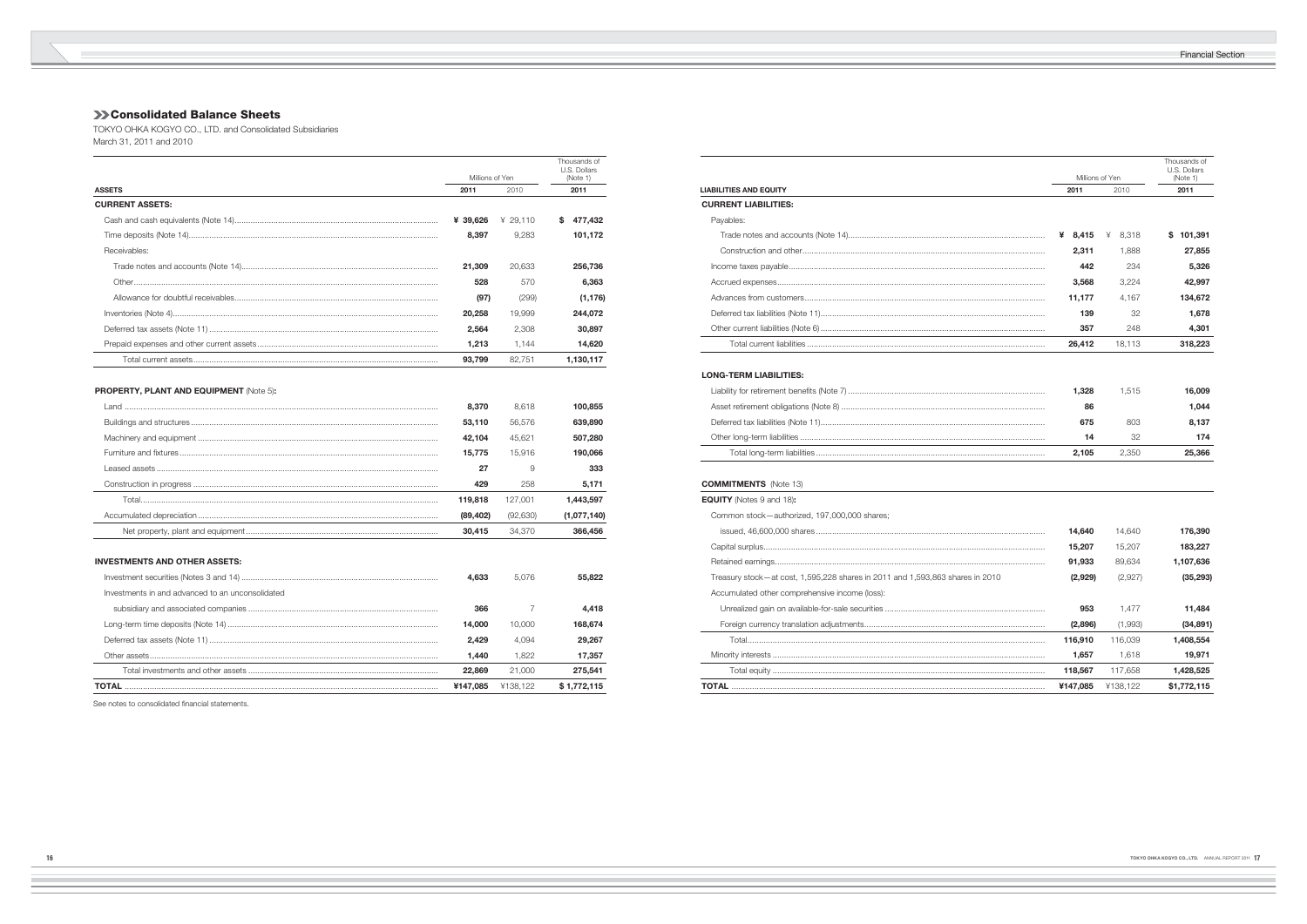# **Consolidated Statements of Income**

**College** 

TOKYO OHKA KOGYO CO., LTD. and Consolidated Subsidiaries Years Ended March 31, 2011 and 2010

|                                                                          |                 |          | Thousands of<br>U.S. Dollars |
|--------------------------------------------------------------------------|-----------------|----------|------------------------------|
|                                                                          | Millions of Yen |          | (Note 1)                     |
|                                                                          | 2011            | 2010     | 2011                         |
|                                                                          | ¥79,934         | ¥70.560  | \$963,069                    |
|                                                                          | 55,587          | 51.548   | 669.731                      |
|                                                                          | 24.347          | 19.011   | 293,337                      |
| <b>SELLING, GENERAL AND ADMINISTRATIVE EXPENSES</b> (Notes 7, 12 and 13) | 18,305          | 18.731   | 220,551                      |
|                                                                          | 6,041           | 279      | 72,785                       |
| <b>OTHER INCOME (EXPENSES):</b>                                          |                 |          |                              |
|                                                                          | 239             | 294      | 2,886                        |
|                                                                          | (55)            | 34       | (663)                        |
|                                                                          | 130             | 218      | 1,574                        |
|                                                                          |                 | (398)    |                              |
|                                                                          | 111             | 85       | 1,346                        |
|                                                                          | 384             | 42       | 4,628                        |
|                                                                          | 253             |          | 3,051                        |
|                                                                          | (142)           |          | (1, 712)                     |
|                                                                          |                 | (11)     |                              |
|                                                                          |                 | (343)    |                              |
|                                                                          | (409)           |          | (4,927)                      |
|                                                                          | (127)           | (87)     | (1,533)                      |
|                                                                          | 385             | (165)    | 4.650                        |
|                                                                          | 6.427           | 114      | 77,436                       |
| <b>INCOME TAXES (Note 11):</b>                                           |                 |          |                              |
|                                                                          | 1.027           | 349      | 12,376                       |
|                                                                          | (131)           |          | (1,586)                      |
|                                                                          | 1,673           | (535)    | 20,166                       |
| Total income taxes …………………………………………………………………………………………                    | 2,569           | (186)    | 30,955                       |
|                                                                          | 3.857           | 300      | 46,480                       |
|                                                                          | (208)           | (45)     | (2,511)                      |
|                                                                          | ¥ $3,649$       | ¥<br>254 | \$43,969                     |

|                                                       | Yer    |       | U.S. Dollars |
|-------------------------------------------------------|--------|-------|--------------|
|                                                       | 2011   | 201 C | 2011         |
| <b>PER SHARE OF COMMON STOCK</b> (Notes 2. u and 17): |        |       |              |
|                                                       | ¥81.08 | ¥5.66 | \$0.97       |
|                                                       | 33.00  | 30.00 | 0.39         |
|                                                       |        |       |              |

See notes to consolidated financial statements.

|                                                       | Millions of<br>Yen | Thousands of<br>U.S. Dollars<br>(Note 1) |
|-------------------------------------------------------|--------------------|------------------------------------------|
|                                                       | 2011               | 2011                                     |
|                                                       | ¥ 3.857            | \$46,480                                 |
| OTHER COMPREHENSIVE INCOME (Note 16):                 |                    |                                          |
|                                                       | (524)              | (6, 317)                                 |
|                                                       | (956)              | (11,526)                                 |
|                                                       | (9)                | (119)                                    |
|                                                       | (1.490)            | (17,963)                                 |
|                                                       | ¥ 2.366            | \$28,517                                 |
| TOTAL COMPREHENSIVE INCOME ATTRIBUTABLE TO (Note 16): |                    |                                          |
|                                                       | ¥ 2.222            | \$26,780                                 |
|                                                       | 144                | 1.737                                    |

See notes to consolidated financial statements.

# **Consolidated Statements of Changes in Equity**

# **Consolidated Statement of Comprehensive Income**

TOKYO OHKA KOGYO CO., LTD. and Consolidated Subsidiaries Year Ended March 31, 2011

| Year Ended March 31, 2011 |  |  |
|---------------------------|--|--|
|                           |  |  |

TOKYO OHKA KOGYO CO., LTD. and Consolidated Subsidiaries Years Ended March 31, 2011 and 2010

|                                | Thousands                                             |                 |                    |                      |                   | Millions of Yen                                           |                                                   |          |                       |                 |
|--------------------------------|-------------------------------------------------------|-----------------|--------------------|----------------------|-------------------|-----------------------------------------------------------|---------------------------------------------------|----------|-----------------------|-----------------|
|                                |                                                       |                 |                    |                      |                   | Accumulated Other<br>Comprehensive Income (Loss)          |                                                   |          |                       |                 |
|                                | Number of<br>Shares of<br>Common Stock<br>Outstanding | Common<br>Stock | Capital<br>Surplus | Retained<br>Earnings | Treasury<br>Stock | Unrealized<br>Gain on<br>Available-for-Sale<br>Securities | Foreign<br>Currency<br>Translation<br>Adjustments | Total    | Minority<br>Interests | Total<br>Equity |
| <b>BALANCE, APRIL 1, 2009</b>  | 45.007                                                | ¥14.640         | ¥15,207            | ¥90.819              | 4(2,925)          | ¥<br>923                                                  | 4(2,033)                                          | ¥116.633 | ¥1.744                | ¥118,377        |
|                                |                                                       |                 |                    | 254                  |                   |                                                           |                                                   | 254      |                       | 254             |
| Cash dividends paid:           |                                                       |                 |                    |                      |                   |                                                           |                                                   |          |                       |                 |
| Final for prior year,          |                                                       |                 |                    |                      |                   |                                                           |                                                   |          |                       |                 |
| ¥17.0 per share                |                                                       |                 |                    | (765)                |                   |                                                           |                                                   | (765)    |                       | (765)           |
| Interim for current year,      |                                                       |                 |                    |                      |                   |                                                           |                                                   |          |                       |                 |
| ¥15.0 per share                |                                                       |                 |                    | (675)                |                   |                                                           |                                                   | (675)    |                       | (675)           |
| Purchase of treasury stock     | (1)                                                   |                 |                    |                      | (2)               |                                                           |                                                   | (2)      |                       | (2)             |
| Net change in the year         |                                                       |                 |                    |                      |                   | 554                                                       | 39                                                | 593      | (125)                 | 467             |
| <b>BALANCE, MARCH 31, 2010</b> | 45.006                                                | 14.640          | 15,207             | 89.634               | (2,927)           | 1,477                                                     | (1,993)                                           | 116,039  | 1,618                 | 117,658         |
| Net income                     |                                                       |                 |                    | 3,649                |                   |                                                           |                                                   | 3,649    |                       | 3,649           |
| Cash dividends paid:           |                                                       |                 |                    |                      |                   |                                                           |                                                   |          |                       |                 |
| Final for prior year,          |                                                       |                 |                    |                      |                   |                                                           |                                                   |          |                       |                 |
| ¥15.0 per share                |                                                       |                 |                    | (675)                |                   |                                                           |                                                   | (675)    |                       | (675)           |
| Interim for current year,      |                                                       |                 |                    | (675)                |                   |                                                           |                                                   | (675)    |                       | (675)           |
| ¥15.0 per share                |                                                       |                 |                    |                      |                   |                                                           |                                                   |          |                       |                 |
| Purchase of treasury stock     | (1)                                                   |                 |                    |                      | (2)               |                                                           |                                                   | (2)      |                       | (2)             |
| Disposal of treasury stock     |                                                       |                 |                    |                      |                   |                                                           |                                                   |          |                       |                 |
| Net change in the year         |                                                       |                 |                    |                      |                   | (524)                                                     | (902)                                             | (1, 426) | 38                    | (1, 387)        |
| <b>BALANCE, MARCH 31, 2011</b> | 45.004                                                | ¥14.640         | ¥15,207            | ¥91,933              | ¥(2,929)          | ¥953                                                      | $*(2,896)$                                        | ¥116,910 | ¥1,657                | ¥118,567        |

|                                            |                 | Thousands of U.S. Dollars (Note 1) |                       |                   |                                                           |                                                   |                        |                       |                 |
|--------------------------------------------|-----------------|------------------------------------|-----------------------|-------------------|-----------------------------------------------------------|---------------------------------------------------|------------------------|-----------------------|-----------------|
|                                            |                 |                                    |                       |                   | Accumulated Other<br>Comprehensive Income (Loss)          |                                                   |                        |                       |                 |
|                                            | Common<br>Stock | Capital<br>Surplus                 | Retained<br>Earnings  | Treasury<br>Stock | Unrealized<br>Gain on<br>Available-for-Sale<br>Securities | Foreign<br>Currency<br>Translation<br>Adjustments | Total                  | Minority<br>Interests | Total<br>Equity |
| <b>BALANCE, MARCH 31, 2010</b>             | \$176,390       | \$183,227                          | \$1,079,934           | \$(35,266)        | \$17,801                                                  | \$(24,020)                                        | ,398,068<br>\$1        | \$19,502              | \$1,417,571     |
|                                            |                 |                                    | 43,969                |                   |                                                           |                                                   | 43,969                 |                       | 43,969          |
| Cash dividends paid:                       |                 |                                    |                       |                   |                                                           |                                                   |                        |                       |                 |
| Final for prior year, \$0.18 per share     |                 |                                    | (8, 133)              |                   |                                                           |                                                   | (8, 133)               |                       | (8, 133)        |
| Interim for current year, \$0.18 per share |                 |                                    | (8, 133)              |                   |                                                           |                                                   | (8, 133)               |                       | (8, 133)        |
|                                            |                 |                                    |                       | (32)              |                                                           |                                                   | (32)                   |                       | (32)            |
|                                            |                 |                                    |                       | 5                 |                                                           |                                                   | 4                      |                       | 4               |
|                                            |                 |                                    |                       |                   | (6, 317)                                                  | (10, 871)                                         | (17, 188)              | 469                   | (16, 719)       |
| <b>BALANCE, MARCH 31, 2011</b>             | \$176,390       |                                    | \$183,227 \$1,107,636 | $$$ (35,293)      | \$11,484                                                  |                                                   | \$(34,891) \$1,408,554 | \$19,971              | \$1,428,525     |

See notes to consolidated financial statements.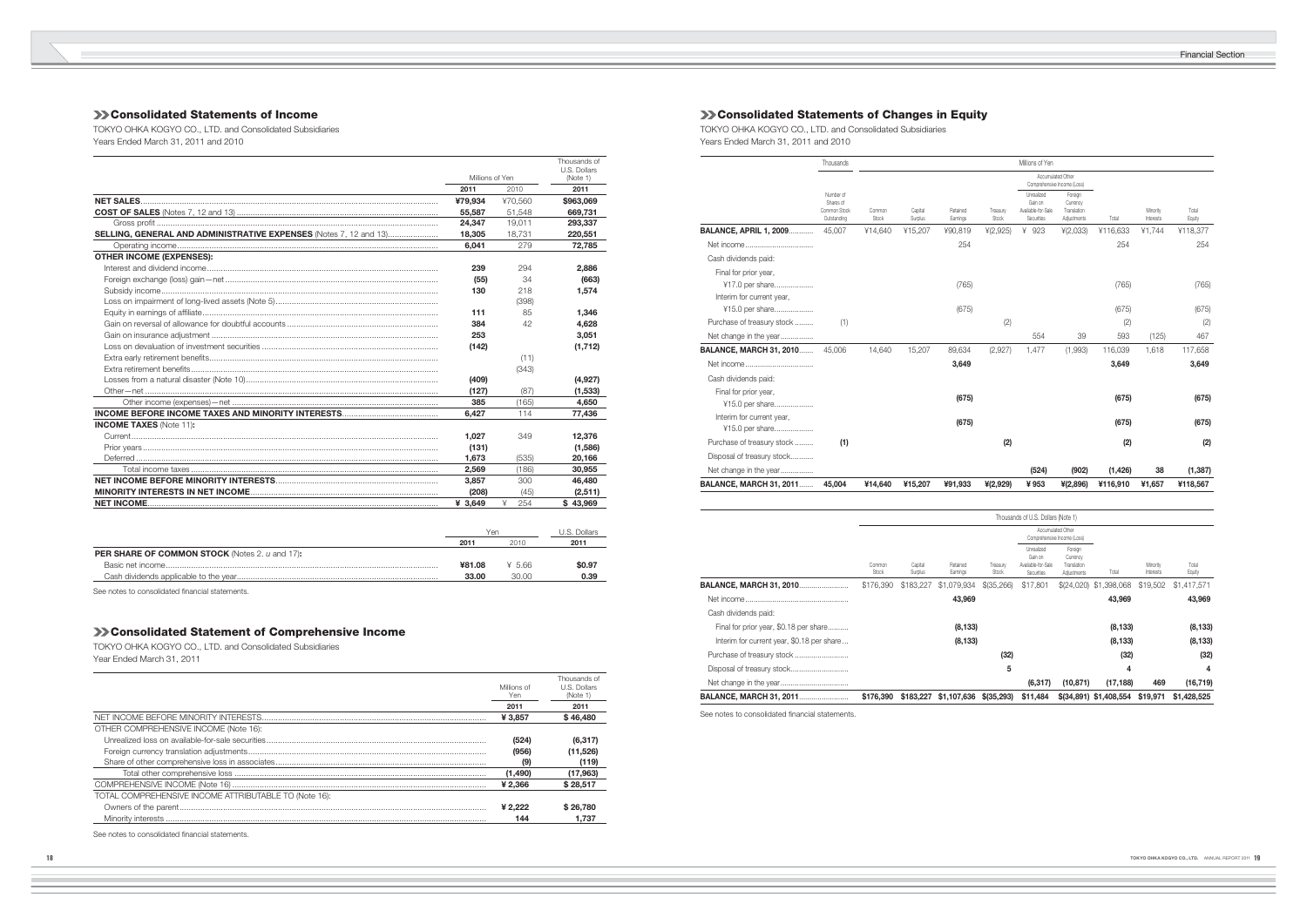consolidated financial statements issued domestically in order to present them in a form which is more familiar to readers outside Japan. In addition, certain reclassifications have been made in the 2010 financial statements to conform to the classifications used in 2011.

# **Consolidated Statements of Cash Flows**

TOKYO OHKA KOGYO CO., LTD. and Consolidated Subsidiaries Years Ended March 31, 2011 and 2010

|                                                 |                 |          | Thousands of             |
|-------------------------------------------------|-----------------|----------|--------------------------|
|                                                 | Millions of Yen |          | U.S. Dollars<br>(Note 1) |
|                                                 | 2011            | 2010     | 2011                     |
| <b>OPERATING ACTIVITIES:</b>                    |                 |          |                          |
|                                                 | ¥ $6.427$       | ¥<br>114 | \$77,436                 |
| Adjustments for:                                |                 |          |                          |
|                                                 | (869)           | 647      | (10, 479)                |
|                                                 | 101             |          | 1,226                    |
|                                                 | 4,393           | 5,418    | 52,931                   |
|                                                 | (427)           | 193      | (5, 145)                 |
|                                                 | 546             | (167)    | 6,589                    |
|                                                 |                 | 398      |                          |
|                                                 | 142             |          | 1,712                    |
|                                                 | 409             |          | 4,927                    |
| Changes in assets and liabilities:              |                 |          |                          |
|                                                 | (1,908)         | (2,919)  | (22, 997)                |
|                                                 | (1,360)         | (1, 119) | (16, 389)                |
|                                                 | 154             | 1,353    | 1,864                    |
|                                                 | 7,010           | (186)    | 84,463                   |
|                                                 | 732             | (1,202)  | 8,827                    |
|                                                 | 15,352          | 2,531    | 184,969                  |
|                                                 |                 |          |                          |
| <b>INVESTING ACTIVITIES:</b>                    |                 |          |                          |
|                                                 | 2,304           | 11,460   | 27,766                   |
|                                                 | (1,028)         | (1, 474) | (12, 397)                |
|                                                 | (12,500)        | (5,000)  | (150, 602)               |
|                                                 |                 |          |                          |
|                                                 | 7,000           |          | 84,337                   |
|                                                 | (313)           | (5)      | (3,782)                  |
|                                                 | (514)           |          | (6, 203)                 |
|                                                 | 2,099           |          | 25,297                   |
| Other-net                                       | 35              | (1,006)  | 429                      |
|                                                 | (2,917)         | 3,973    | (35, 155)                |
|                                                 |                 |          |                          |
| <b>FINANCING ACTIVITIES:</b>                    |                 |          |                          |
|                                                 | (1, 347)        | (1,436)  | (16, 233)                |
|                                                 |                 |          | 4                        |
|                                                 | (2)             | (2)      | (32)                     |
|                                                 | (165)           | (372)    | (1,988)                  |
|                                                 | (1, 514)        | (1, 810) | (18, 250)                |
| <b>FOREIGN CURRENCY TRANSLATION ADJUSTMENTS</b> |                 |          |                          |
|                                                 | (402)           | (42)     | (4, 854)                 |
|                                                 | 10,516          | 4,651    | 126,708                  |
|                                                 | 29,110          | 24,458   | 350,723                  |
|                                                 | ¥ 39,626        | ¥29,110  | \$477,432                |
|                                                 |                 |          |                          |
| <b>PROCEEDS FROM TRANSFER OF BUSINESS:</b>      |                 |          |                          |
|                                                 | ¥ 1,707         |          | \$20,573                 |
|                                                 | 941             |          | 11,340                   |
|                                                 | 21              |          | 253                      |
|                                                 | (455)           |          | (5, 484)                 |
|                                                 | 2,214           |          | 26,682                   |
|                                                 | (23)            |          | (285)                    |
|                                                 | (91)            |          | (1,098)                  |
|                                                 | ¥ 2,099         |          | \$25,297                 |

The accompanying consolidated financial statements have been prepared in accordance with the provisions set forth in the Japanese Financial Instruments and Exchange Act and its related accounting regulations and in conformity with accounting principles generally accepted in Japan ("Japanese GAAP"), which are different in certain respects as to application and disclosure requirements of International Financial Reporting Standards.

The consolidated financial statements are stated in Japanese yen, the currency of the country in which TOKYO OHKA KOGYO CO., LTD. (the "Company") is incorporated and operates. The translations of Japanese yen amounts into U.S. dollar amounts are included solely for the convenience of readers outside Japan and have been made at the rate of ¥83 to \$1, the approximate rate of exchange at March 31, 2011. Such translations should not be construed as representations that the Japanese yen amounts could be converted into U.S. dollars at that or any other rate.

**a. Consolidation**—The consolidated financial statements include the accounts of the Company and its nine significant subsidiaries (together, the "Group"). The Company sold all of its shares in TOK ITALIA S.p.A, which was formerly an 80% owned consolidated subsidiary in February 2010. The Company's consolidated financial statements reflected the full year of operations of TOK ITALIA S.p.A for the year ended March 31, 2010.

Under the control or influence concept, those companies in which the Company, directly or indirectly, is able to exercise control over operations are fully consolidated, and those companies over which the Group has the ability to exercise significant influence are accounted for by the equity method.

All significant intercompany balances and transactions have been eliminated in consolidation. All material unrealized profit included in assets resulting from transactions within the Group is eliminated.

# b. Unification of Accounting Policies Applied to For**eign Subsidiaries for the Consolidated Financial State-**

"Others" include costs of transfer of business.

See notes to consolidated financial statements.

# **XX** Notes to Consolidated Financial Statements

TOKYO OHKA KOGYO CO., LTD. and Consolidated Subsidiaries Years Ended March 31, 2011 and 2010

# **1. BASIS OF PRESENTING CONSOLIDATED FINANCIAL STATEMENTS**

 Under Japanese GAAP, a consolidated statement of comprehensive income is required from the fiscal year ended March 31, 2011 and has been presented herein. Accordingly, accumulated other comprehensive income is presented in the consolidated balance sheet and the consolidated statement of changes in equity. Information with respect to other comprehensive income for the year ended March 31, 2010 is disclosed in Note 16. In addition, "net income before minority interests" is disclosed in the consolidated statement of income from the year ended March 31, 2011.

In preparing these consolidated financial statements, certain reclassifications and rearrangements have been made to the

 Amounts of less than one million yen have been rounded off. As a result, the totals shown in the accompanying consolidated financial statements (both in yen and U.S. dollars) do not necessarily agree with the sum of the individual amounts.

 Investment in one associated company is accounted for by the equity method. Investments in the remaining one unconsolidated subsidiary and another associated company are stated at cost. If the equity method of accounting had been applied to the investments in these companies, the effect on the accompanying consolidated financial statements would not be material.

**ments—**In May 2006, the Accounting Standards Board of Japan (the "ASBJ") issued ASBJ Practical Issues Task Force ("PITF") No. 18, "Practical Solution on Unification of Accounting Policies Applied to Foreign Subsidiaries for the Consolidated Financial Statements." PITF No. 18 prescribes (1) the accounting policies and procedures applied to a parent company and its subsidiaries for similar transactions and events under similar circumstances should in principle be unified for the preparation of the consolidated financial statements, (2) financial statements prepared by foreign subsidiaries in accordance with either International Financial Reporting Standards or the generally accepted accounting principles in the United States of America tentatively may be used for the consolidation process, (3) however, the following items should be adjusted in the consolidation process so that net income is accounted for in accordance with Japanese GAAP unless they are not material: (a) amortization of goodwill; (b) scheduled amortization of actuarial gain or loss of pensions that has been directly recorded in the equity; (c) expensing capitalized development costs of R&D; (d) cancellation of the fair value model accounting for property, plant and equipment and investment properties and incorporation of the cost model accounting; (e) recording the prior years'

# **2. SUMMARY OF SIGNIFICANT ACCOUNTING POLICIES**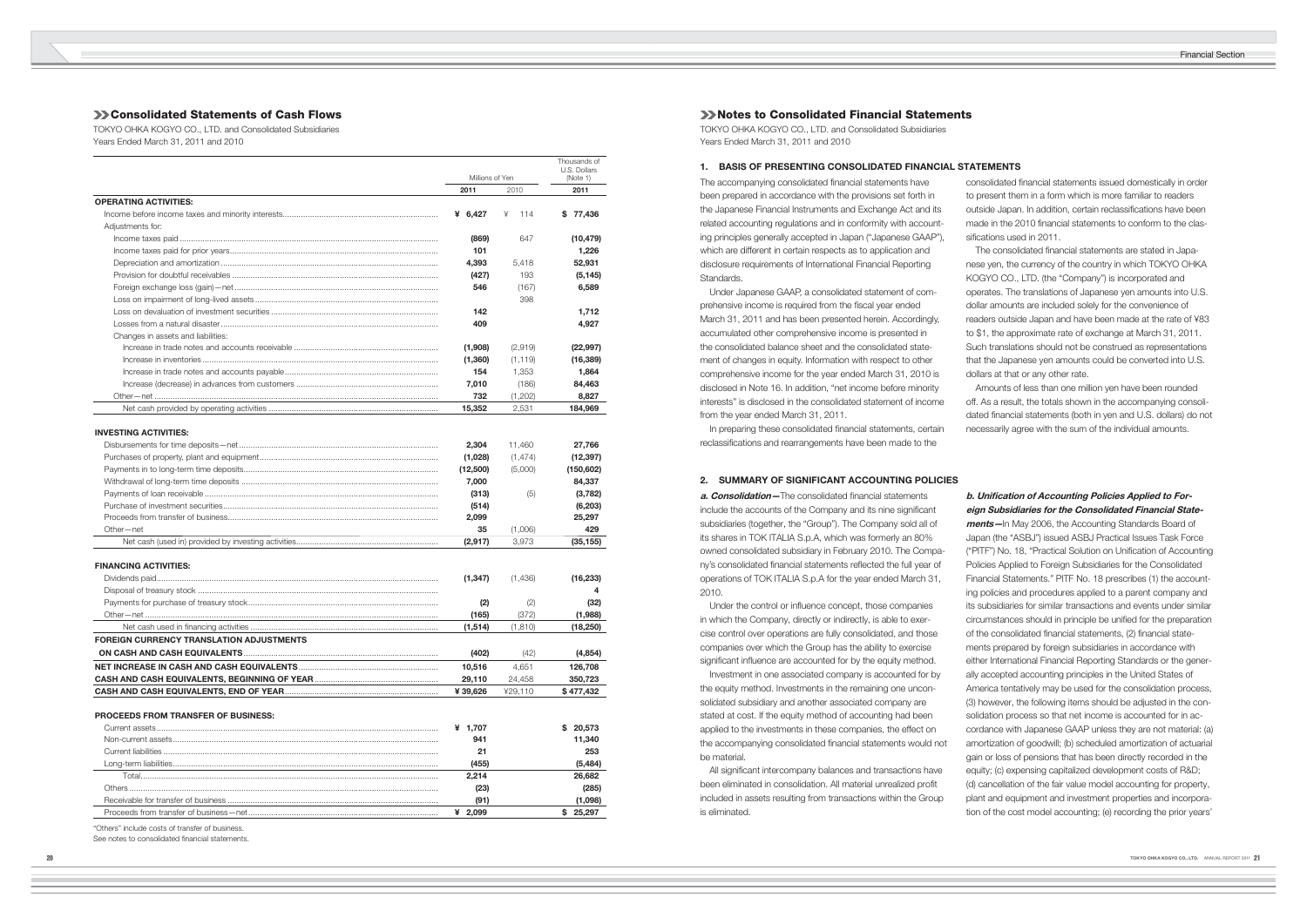effects of changes in accounting policies in the income statement where retrospective adjustments to financial statements have been incorporated; and (f) exclusion of minority interests from net income, if contained.

**c. Unifi cation of Accounting Policies Applied to Foreign Associated Companies for the Equity Method-In March** 2008, the ASBJ issued ASBJ Statement No. 16, "Accounting Standard for Equity Method of Accounting for Investments." The new standard requires adjustments to be made to conform the associate's accounting policies for similar transactions and events under similar circumstances to those of the parent company when the associate's financial statements are used in applying the equity method unless it is impracticable to determine adjustments. In addition, financial statements prepared by foreign associated companies in accordance with either International Financial Reporting Standards or the generally accepted accounting principles in the United States of America tentatively may be used in applying the equity method if the following items are adjusted so that net income is accounted for in accordance with Japanese GAAP unless they are not material: (1) amortization of goodwill; (2) scheduled amortization of actuarial gain or loss of pensions that has been directly recorded in the equity; (3) expensing capitalized development costs of R&D; (4) cancellation of the fair value model accounting for property, plant and equipment and investment properties and incorporation of the cost model accounting; (5) recording the prior years' effects of changes in accounting policies in the income statement where retrospective adjustments to the financial statements have been incorporated; and (6) exclusion of minority interests from net income, if contained. This standard was applicable to equity method of accounting for fiscal years beginning on or after April 1, 2010. The Company applied this accounting standard effective April 1, 2010. **d. Business Combination—**In October 2003, the Business Accounting Council issued a Statement of Opinion, "Accounting for Business Combinations," and in December 2005, the ASBJ issued ASBJ Statement No. 7, "Accounting Standard for Business Divestitures" and ASBJ Guidance No. 10, "Guidance for Accounting Standard for Business Combinations and Business Divestitures." The accounting standard for business combinations allows companies to apply the pooling of interests method of accounting only when certain specific criteria are met such that the business combination is essentially regarded as a uniting-of-interests. For business combinations that do not meet the uniting-of-interests criteria, the business combination is considered to be an acquisition and the purchase method of accounting is required. This standard also prescribes the accounting for combinations of entities under common control and for joint ventures. In December 2008, the ASBJ issued a revised accounting standard for business combinations, ASBJ Statement No. 21, "Accounting Standard for Business Combinations." Major accounting changes under

i. Property, Plant and Equipment-Property, plant and equipment are stated at cost. Depreciation of property, plant

the revised accounting standard are as follows: (1) The revised standard requires accounting for business combinations only by the purchase method. As a result, the pooling of interests method of accounting is no longer allowed. (2) The current accounting standard accounts for the research and development costs to be charged to income as incurred. Under the revised standard, in-process research and development (IPR&D) acquired in the business combination is capitalized as an intangible asset. (3) The previous accounting standard provided for a bargain purchase gain (negative goodwill) to be systematically amortized over a period not exceeding 20 years. Under the revised standard, the acquirer recognizes the bargain purchase gain in profit or loss immediately on the acquisition date after reassessing and confirming that all of the assets acquired and all of the liabilities assumed have been identified after a review of the procedures used in the purchase allocation. This standard was applicable to business combinations undertaken on or after April 1, 2010 with early adoption permitted for fiscal years beginning on or after April 1, 2009.

> tors—Retirement benefits to directors and corporate auditors are provided to state the liability at the amount that would be required if all of them retired at the balance sheet date.

**e. Cash Equivalents—**Cash equivalents are short-term investments that are readily convertible into cash and that are exposed to insignificant risk of changes in value. Cash equivalents include time deposits which mature within three months of the date of acquisition.

**f. Allowance for Doubtful Receivables—**The allowance for doubtful receivables is stated in amounts considered to be appropriate based on the Group's past credit loss experience and an evaluation of potential losses in the receivables outstanding. **g. Inventories—**Merchandise, work in process, raw materials and supplies are stated at the lower of cost, determined by the first-in, first-out method, or net selling value. Finished products are stated at the lower of cost, determined by the average method, or net selling value. Inventories of manufacturing equipment are stated at the lower of cost, determined by the specific identification method, or net selling value, which are included in raw materials, work in process and finished products.

**h. Investment Securities—**Investment securities are classified and accounted for, depending on management's intent, as follows: (i) held-to-maturity debt securities, which are expected to be held to maturity with the positive intent and ability to hold to maturity are reported at amortized cost and (ii) availablefor-sale securities, other than (i), are reported at fair value, with unrealized gains and losses, net of applicable taxes, reported in a separate component of equity.

 Non-marketable available-for-sale securities are stated at cost determined by the moving-average method.

 For other than temporary declines in fair value, investment securities are reduced to net realizable value by a charge to income.

Under the previous accounting standard, finance leases that were deemed to transfer ownership of the leased property to the lessee were to be capitalized. However, other finance leases were permitted to be accounted for as operating lease transactions if certain "as if capitalized" information was disclosed in the note to the lessee's financial statements. The revised accounting standard requires that all finance lease transactions should be capitalized to recognize lease assets and lease obligations in the balance sheet. In addition, the accounting standard permits leases which existed at the transition date and do not transfer ownership of the leased property

and equipment of the Company and its consolidated domestic subsidiaries is computed substantially by the declining-balance method based on the estimated useful lives of the assets, while the straight-line method is applied to buildings acquired after April 1, 1998 and lease assets of the Company and its consolidated domestic subsidiaries, and all property, plant and equipment of consolidated foreign subsidiaries. The range of useful lives is principally from 10 to 50 years for buildings and structures, and from 3 to 8 years for machinery and equipment, and furniture and fixtures. The useful lives for lease assets are the terms of the respective leases.

**j. Long Lived Assets—**The Group reviews its long-lived assets for impairment whenever events or changes in circumstance indicate the carrying amount of an asset or asset group may not be recoverable. An impairment loss would be recognized if the carrying amount of an asset or asset group exceeds the sum of the undiscounted future cash flows expected to result from the continued use and eventual disposition of the asset or asset group. The impairment loss would be measured as the amount by which the carrying amount of the asset exceeds its recoverable amount, which is the higher of the discounted cash flows from the continued use and eventual disposition of the asset or the net selling price at disposition. **k. Other Assets—**Intangible assets are stated at cost less ac-

cumulated amortization, which is calculated by the straight-line method principally over 5 years.

#### **l. Retirement and Pension Plans**

Retirement benefits to employees (including officers)-The Company and its certain consolidated subsidiaries have contributory funded pension plans and unfunded retirement benefit plans as defined benefit plans.

 The companies principally accounted for the liability for retirement benefits based on the projected benefit obligations and plan assets at each balance sheet date, while retirement benefits to officers are provided to state the liability at the amount that would be required if all officers retired at the balance sheet date.

 Prior service cost is amortized by the straight-line method over 10 years. Actuarial gains and losses are amortized by the straight-line method over 10 years from the next period in which they arise, respectively.

 The Company and certain consolidated subsidiaries terminated their unfunded retirement allowance plan for officers on June 26, 2008.

### Retirement benefits to directors and corporate audi-

 The Company and certain consolidated subsidiaries terminated their unfunded retirement allowance plans for directors and corporate auditors on June 26, 2008.

**m. Asset Retirement Obligations—**In March 2008, the

ASBJ published the accounting standard for asset retirement obligations, ASBJ Statement No. 18, "Accounting Standard for Asset Retirement Obligations" and ASBJ Guidance No. 21, "Guidance on Accounting Standard for Asset Retirement Obligations." Under this accounting standard, an asset retirement obligation is defined as a legal obligation imposed either by law or contract that results from the acquisition, construction, development and the normal operation of a tangible fixed asset and is associated with the retirement of such tangible fixed asset. The asset retirement obligation is recognized as the sum of the discounted cash flows required for the future asset retirement and is recorded in the period in which the obligation is incurred if a reasonable estimate can be made. If a reasonable estimate of the asset retirement obligation cannot be made in the period the asset retirement obligation is incurred, the liability should be recognized when a reasonable estimate of asset retirement obligation can be made. Upon initial recognition of a liability for an asset retirement obligation, an asset retirement cost is capitalized by increasing the carrying amount of the related fixed asset by the amount of the liability. The asset retirement cost is subsequently allocated to expense through depreciation over the remaining useful life of the asset. Over time, the liability is accreted to its present value each period. Any subsequent revisions to the timing or the amount of the original estimate of undiscounted cash flows are reflected as an increase or a decrease in the carrying amount of the liability and the capitalized amount of the related asset retirement cost. This standard was effective for fiscal years beginning on or after April 1, 2010. The Company applied this accounting standard effective April 1, 2010. The effect of the change was to decrease operating income by ¥4 million (\$56 thousand) and income before income taxes and minority interests by ¥79 million (\$957 thousand).

**n. Research and Development Costs—**Research and development costs are charged to income as incurred. **o. Leases—**In March 2007, the ASBJ issued ASBJ Statement No. 13, "Accounting Standard for Lease Transactions," which revised the previous accounting standard for lease transactions issued in June 1993. The revised accounting standard for lease transactions was effective for fiscal years beginning on or after April 1, 2008.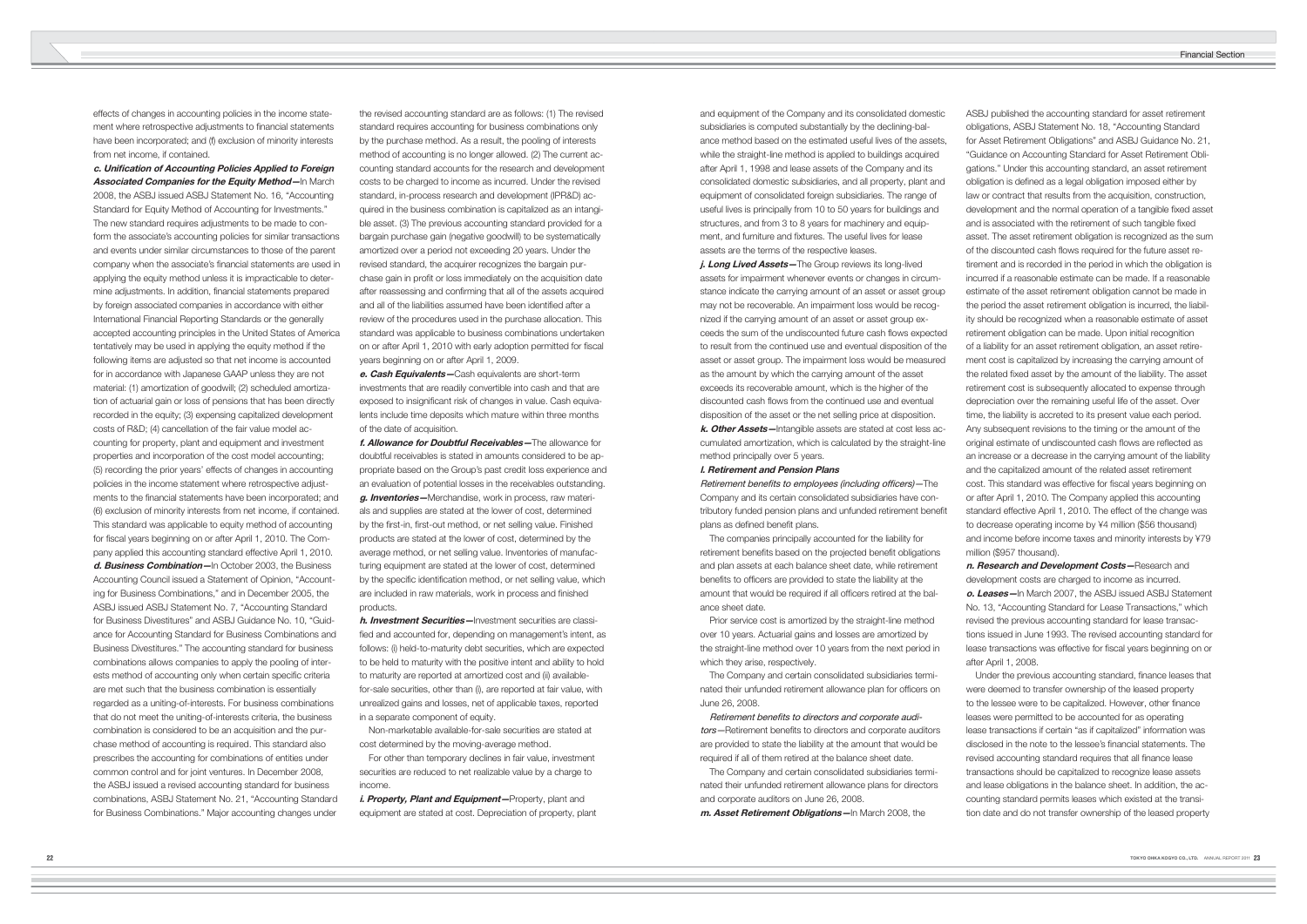to the lessee to be accounted for as operating lease transactions.

 The Company and its consolidated domestic subsidiaries applied the revised accounting standard effective April 1, 2008. In addition, the Company and its consolidated domestic subsidiaries accounted for leases which existed at the transition date and do not transfer ownership of the leased property to the lessee as operating lease transactions.

 All other leases are accounted for as operating leases. **p. Bonuses to Directors and Corporate Auditors—**Bonuses to directors and corporate auditors are accrued at the year-end to which such bonuses are attributable.

 However, as of March 31, 2010, the Company did not record accrued bonuses to them, because the Company would not pay their bonuses based on services provided during the year.

**q. Income Taxes—**The provision for income taxes is computed based on the pretax income included in the consolidated statements of income. The asset and liability approach is used to recognize deferred tax assets and liabilities for the expected future tax consequences of temporary differences between the carrying amounts and the tax bases of assets and liabilities. Deferred taxes are measured by applying currently enacted tax laws to the temporary differences.

**r. Foreign Currency Transactions—**All short-term and long-term monetary receivables and payables denominated in foreign currencies are translated into Japanese yen at the current exchange rates as of the balance sheet date. The foreign exchange gains and losses from translation are recognized in the consolidated statements of income to the extent that they are not hedged by forward exchange contracts.

Diluted net income per share reflects the potential dilution that could occur if securities were exercised. Diluted net income per share of common stock assumes full exercise of outstanding warrants at the beginning of the year.

**s. Foreign Currency Financial Statements—**The balance sheet accounts of the consolidated foreign subsidiaries are translated into Japanese yen at the current exchange rate as of the balance sheet date except for equity, which is translated at the historical rate. Differences arising from such translation were shown as "Foreign currency translation adjustments" under accumulated other comprehensive income (loss) in a separate component of equity. Revenue and expense accounts of consolidated foreign subsidiaries are translated into Japanese yen at the average exchange rate.

**t. Derivative and Hedging Activities—**The Group uses derivative financial instruments to manage its exposures to the fluctuation in foreign currency exchange. Foreign currency forward contracts are utilized by the Group to hedge foreign currency exchange risk. The Group does not enter into derivatives for trading or speculative purposes.

 Trade receivables and payables denominated in foreign currencies for which foreign currency forward contracts are used to hedge foreign currency exchange risk are translated at the contracted rate if the forward contracts qualify for hedge accounting.

**u. Per Share Information—**Basic net income per share is computed by dividing net income available to common shareholders by the weighted-average number of common shares outstanding for the period.

 For the years ended March 31, 2011 and 2010, diluted net income per share is not disclosed because it is anti-dilutive.

 Cash dividends per share presented in the accompanying consolidated statements of income are dividends applicable to the respective years including dividends to be paid after the end of the year.

# **v. New Accounting Pronouncements**

Accounting Changes and Error Corrections—In December 2009, the ASBJ issued ASBJ Statement No. 24, "Accounting Standard for Accounting Changes and Error Corrections" and ASBJ Guidance No. 24, "Guidance on Accounting Standard for Accounting Changes and Error Corrections." Accounting treatments under this standard and guidance are as follows: (1) Changes in Accounting Policies—When a new accounting policy is applied with revision of accounting standards, the new policy is applied retrospectively unless the revised accounting standards include specific transitional provisions. When the revised accounting standards include specific transitional provisions, an entity shall comply with the specific transitional provisions. (2) Changes in Presentations—When the presentation of financial statements is changed, prior period financial statements are reclassified in accordance with the new presentation. (3) Changes in Accounting Estimates—A change in an accounting estimate is accounted for in the period of the change if the change affects that period only, and is accounted for prospectively if the change affects both the period of the change and future periods. (4) Corrections of Prior Period Errors—When an error in prior period financial statements is discovered, those statements are restated. This accounting standard and the guidance are applicable to accounting changes and corrections of prior period errors which are made from the beginning of the fiscal year that begins on or after April 1, 2011.

### **4. INVENTORIES**

Inventories at March 31, 2011 and 2010 consisted of the following:

|       |         | Millions of Yen | Thousands of<br>U.S. Dollars |
|-------|---------|-----------------|------------------------------|
|       | 2011    | 2010            | 2011                         |
|       | ¥13.760 | ¥12.180         | \$165,792                    |
|       | 3.191   | 4.774           | 38,457                       |
|       | 3.305   | 3.044           | 39,822                       |
| Total | ¥20,258 | ¥19.999         | \$244,072                    |

# **3. INVESTMENT SECURITIES**

Investment securities as of March 31, 2011 and 2010 consisted of the following:

|            | Millions of Yen | Thousands of<br>U.S. Dollars |
|------------|-----------------|------------------------------|
| 2011       | 2010            | 2011                         |
|            |                 |                              |
| ¥4,421     | ¥4.875          | \$53,276                     |
| 170        | 170             | 2,048                        |
| <br>¥4.591 | ¥5.045          | \$55,324                     |
|            |                 |                              |

|              | ---    | $\sim$ |          |
|--------------|--------|--------|----------|
| Non-current: |        |        |          |
|              | ¥4.421 | ¥4.875 | \$53,276 |
|              | 170    |        | 2,048    |
| Total        | ¥4.591 | ¥5.045 | \$55,324 |
|              |        |        |          |

The costs and aggregate fair values of investment securities at March 31, 2011 and 2010 were as follows:

|                           | Millions of Yen           |                     |                       |            |
|---------------------------|---------------------------|---------------------|-----------------------|------------|
| March 31, 2011            | Cost                      | Unrealized<br>Gains | Unrealized<br>l osses | Fair Value |
| Securities classified as: |                           |                     |                       |            |
|                           | ¥<br>170                  | ¥<br>7              |                       | ¥ 177      |
|                           | 2,789                     | 1.904               | ¥272                  | 4,421      |
| March 31, 2010            |                           |                     |                       |            |
| Securities classified as: |                           |                     |                       |            |
|                           | ¥<br>170                  | ¥<br>8              |                       | ¥<br>178   |
|                           | 2,426                     | 2,578               | ¥130                  | 4,875      |
|                           | Thousands of U.S. Dollars |                     |                       |            |
| March 31, 2011            | Cost                      | Unrealized<br>Gains | Unrealized<br>Losses  | Fair Value |
| Securities classified as: |                           |                     |                       |            |
|                           | \$2,048                   | \$<br>93            |                       | \$2,142    |
| $A$ vailable-for-sale     | 33.603                    | 22,950              | \$3,277               | 53.276     |

|                           | Millions of Yen           |                     |                      |            |
|---------------------------|---------------------------|---------------------|----------------------|------------|
| March 31, 2011            | Cost                      | Unrealized<br>Gains | Unrealized<br>Losses | Fair Value |
| Securities classified as: |                           |                     |                      |            |
|                           | ¥<br>170                  | ¥                   |                      | ¥ 177      |
|                           | 2,789                     | 1,904               | ¥272                 | 4,421      |
| March 31, 2010            |                           |                     |                      |            |
| Securities classified as: |                           |                     |                      |            |
|                           | ¥ 170                     | ¥<br>8              |                      | ¥<br>178   |
|                           | 2,426                     | 2,578               | ¥130                 | 4,875      |
|                           | Thousands of U.S. Dollars |                     |                      |            |
| March 31, 2011            | Cost                      | Unrealized<br>Gains | Unrealized<br>Losses | Fair Value |
| Securities classified as: |                           |                     |                      |            |
|                           | \$2,048                   | S<br>93             |                      | \$2,142    |
|                           | 33,603                    | 22,950              | \$3,277              | 53,276     |

 The difference between the sum of the above fair values of the equity securities and cost of the held-to-maturity, and the amounts shown in the accompanying consolidated balance sheets consists of non-marketable securities whose fair values are not readily determinable.

# **5. LONG-LIVED ASSETS**

The Group reviewed its long-lived assets for impairment as of March 31, 2010, and, as a result, recognized impairment losses of ¥398 million as other expense. The carrying amount of those assets was written down to the recoverable amount. The Group recognized impairment losses on the following assets for the year ended March 31, 2010. No impairment loss was recognized in 2011:

| Use                           | <b>Type of Assets</b>     | l ocation         | Millions of Yen |  |
|-------------------------------|---------------------------|-------------------|-----------------|--|
| Machinery unit for            | Buildings and structures, |                   |                 |  |
| dry-film resist               | furniture and fixtures    | Italy             | ¥118            |  |
| Machinery unit for electronic | Buildings and structures, | The United States |                 |  |
| functional materials division | machinery and equipment   | of America        | 279             |  |
| Total                         |                           |                   | ¥398            |  |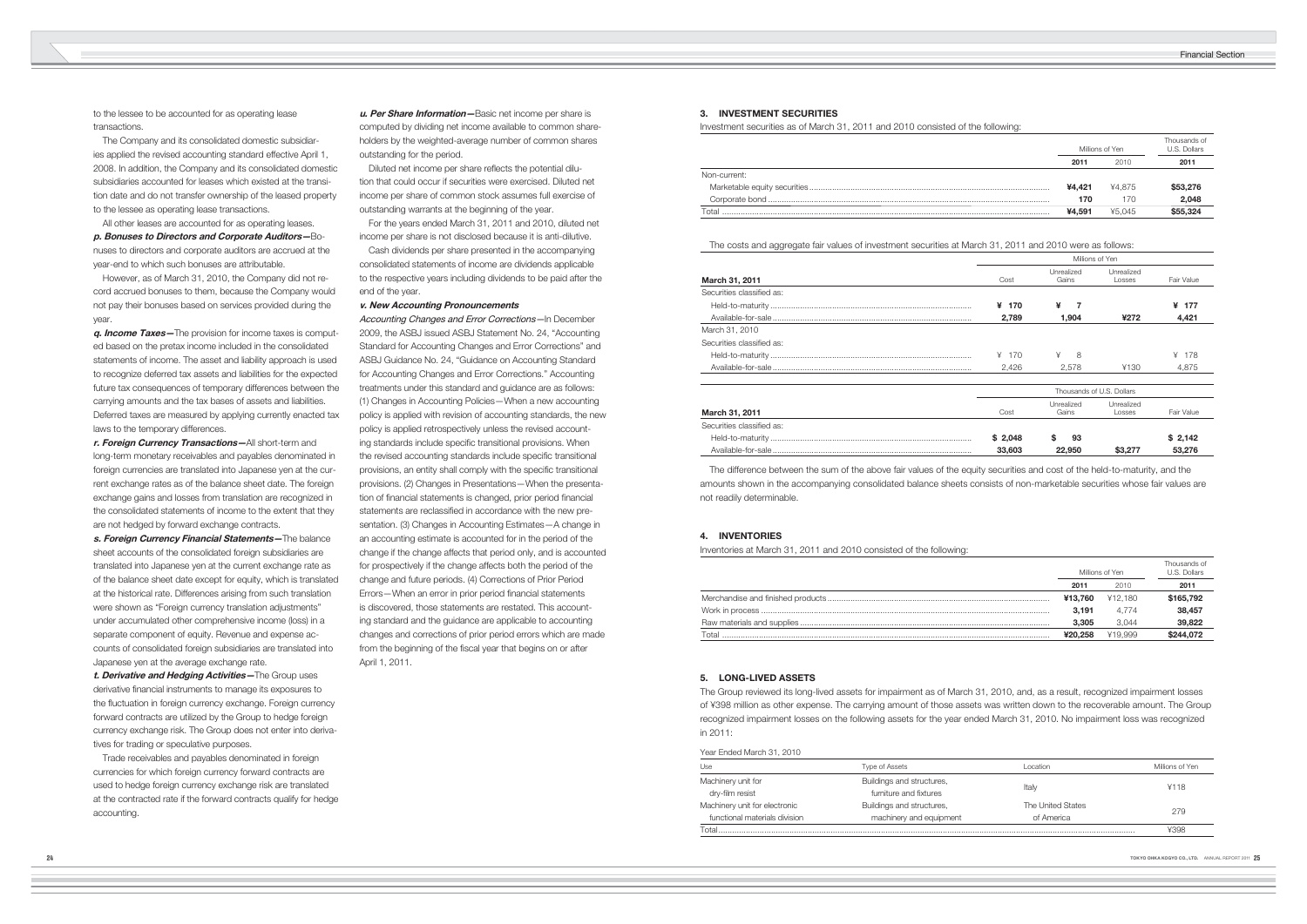For purpose of evaluating and measuring impairment, assets used for business are considered to constitute a group by each business unit. Idle properties are individually evaluated.

 The recoverable amount of certain assets, which the Group plans to sell, was measured by their net selling price at disposition. The recoverable amount of certain assets used for business was measured at their value in use. The discount rate used for computation of the present value of future cash flows in Italy and the United States of America was 7.69% and 8.03%, respectively, for the year ended March 31, 2010.

# **6. SHORT-TERM BORROWINGS AND LONG-TERM DEBT**

The amounts of short-term borrowings and current portion of long-term debt are included in "Other current liabilities" of the consolidated balance sheets.

Short-term borrowings at March 31, 2010 consisted of the following:

|       | Millions of Yen |
|-------|-----------------|
|       | 201             |
|       |                 |
| Total |                 |

Long-term debt at March 31, 2010 consisted of the following:

| Millions of Yen |
|-----------------|
|                 |
|                 |
|                 |
|                 |
|                 |

The liabilities for retirement benefits at March 31, 2011 and 2010 for directors and corporate auditors are ¥117 million (\$1,416 thousand) and ¥170 million, respectively. The retirement benefits for directors and corporate auditors are paid subject to the approval of the shareholders.

 Under most circumstances, employees terminating their employment are entitled to retirement benefits determined

| THE COMPONDITION OF HIS PONDITION COOLD TOP LITO YOUR OF RIGHT OF PLANCE. LOT IT WHAT LOT OT UP ON ONO HOMOL. |                 |        |                              |
|---------------------------------------------------------------------------------------------------------------|-----------------|--------|------------------------------|
|                                                                                                               | Millions of Yen |        | Thousands of<br>U.S. Dollars |
|                                                                                                               | 2011            | 2010   | 2011                         |
|                                                                                                               | ¥ 659           | ¥ 753  | \$7,942                      |
|                                                                                                               | 314             | 306    | 3.795                        |
|                                                                                                               | (81)            | (54)   | (983)                        |
|                                                                                                               | (138)           | (138)  | (1,671)                      |
|                                                                                                               | 403             | 507    | 4.864                        |
|                                                                                                               | ¥1.157          | ¥1.374 | \$13.947                     |

Assumptions used for the years ended March 31, 2011 and 2010 are set forth as follows:

|                                         | 2011     | 2010     |
|-----------------------------------------|----------|----------|
|                                         | 2.25%    | 2.25%    |
| Expected rate of return on plan assets: |          |          |
|                                         | 0.75%    | 0.50%    |
|                                         | 0.50%    | 0.50%    |
|                                         | 10 years | 10 years |
|                                         | 10 years | 10 years |

## **7. RETIREMENT AND PENSION PLANS**

The Company and its certain consolidated subsidiaries have contributory funded pension plans and unfunded retirement benefit plans as defined benefit plans for employees. The Company has severance payment plans for directors and corporate auditors.

based on their rate of pay at the time of termination, their average pay during employment, years of service and certain other factors. Such retirement benefits are made in the form of a lump-sum severance payment from the Company or from certain consolidated subsidiaries and annuity payments from a trustee.

The liability for employees' retirement benefits at March 31, 2011 and 2010 consisted of the following:

| Millions of Yen |          | Thousands of<br>U.S. Dollars |
|-----------------|----------|------------------------------|
| 2011            | 2010     | 2011                         |
| ¥14.251         | ¥14.449  | \$171,707                    |
| (7,833)         | (7,623)  | (94, 384)                    |
| (4,947)         | (4, 917) | (59, 614)                    |
| 517             | 656      | 6,238                        |
| (776)           | (1.221)  | (9, 354)                     |
| ¥ $1.211$       | ¥ 1.344  | \$14,593                     |

# The components of net periodic benefit costs for the years ended March 31, 2011 and 2010 are as follows:

# **8. ASSET RETIREMENT OBLIGATIONS**

The changes in asset retirement obligations for the year ended March 31, 2011 are as follows:

| Millions of<br>Yen | Thousands of<br>U.S. Dollars |
|--------------------|------------------------------|
| 2011               | 2011                         |
| ¥103               | \$1,242                      |
|                    | 13                           |
| <br>(17)           | (210)                        |
| ¥ 86               | \$1.044                      |

|               | ¥103 | \$1.242 |
|---------------|------|---------|
|               |      |         |
| <b>Others</b> |      | (210)   |
|               | ¥ 86 | \$1.044 |
|               |      |         |

# **9. EQUITY**

Japanese companies are subject to the Companies Act of Japan (the "Companies Act"). The significant provisions in the Companies Act that affect financial and accounting matters are summarized below:

**a. Dividends—**Under the Companies Act, companies can pay dividends at any time during the fiscal year in addition to the year-end dividend upon resolution at the shareholders meeting. For companies that meet certain criteria such as; (1) having the Board of Directors, (2) having independent auditors, (3) having the Board of Corporate Auditors, and (4) the term of service of the directors is prescribed as one year rather than two years of normal term by its articles of incorporation, the Board of Directors may declare dividends (except for dividends in kind) if the company has prescribed so in its articles of incorporation. The Company meets all the above criteria.

 The Companies Act permits companies to distribute dividends-in-kind (non-cash assets) to shareholders subject to a certain limitation and additional requirements. Semiannual interim dividends may also be paid once a year upon resolution by the Board of Directors if the articles of incorporation of the company so stipulate. The Companies Act provides certain limitations on the amounts available for dividends or the purchase of treasury stock. The limitation is defined as the amount available for distribution to the shareholders, but the amount of net assets after dividends must be maintained at no less than ¥3 million. **b. Increases/Decreases and Transfer of Common Stock, Reserve and Surplus**—The Companies Act requires that an amount equal to 10% of dividends must be appropriated as a legal reserve (a component of retained earnings) or as additional paid-in capital (a component of capital surplus)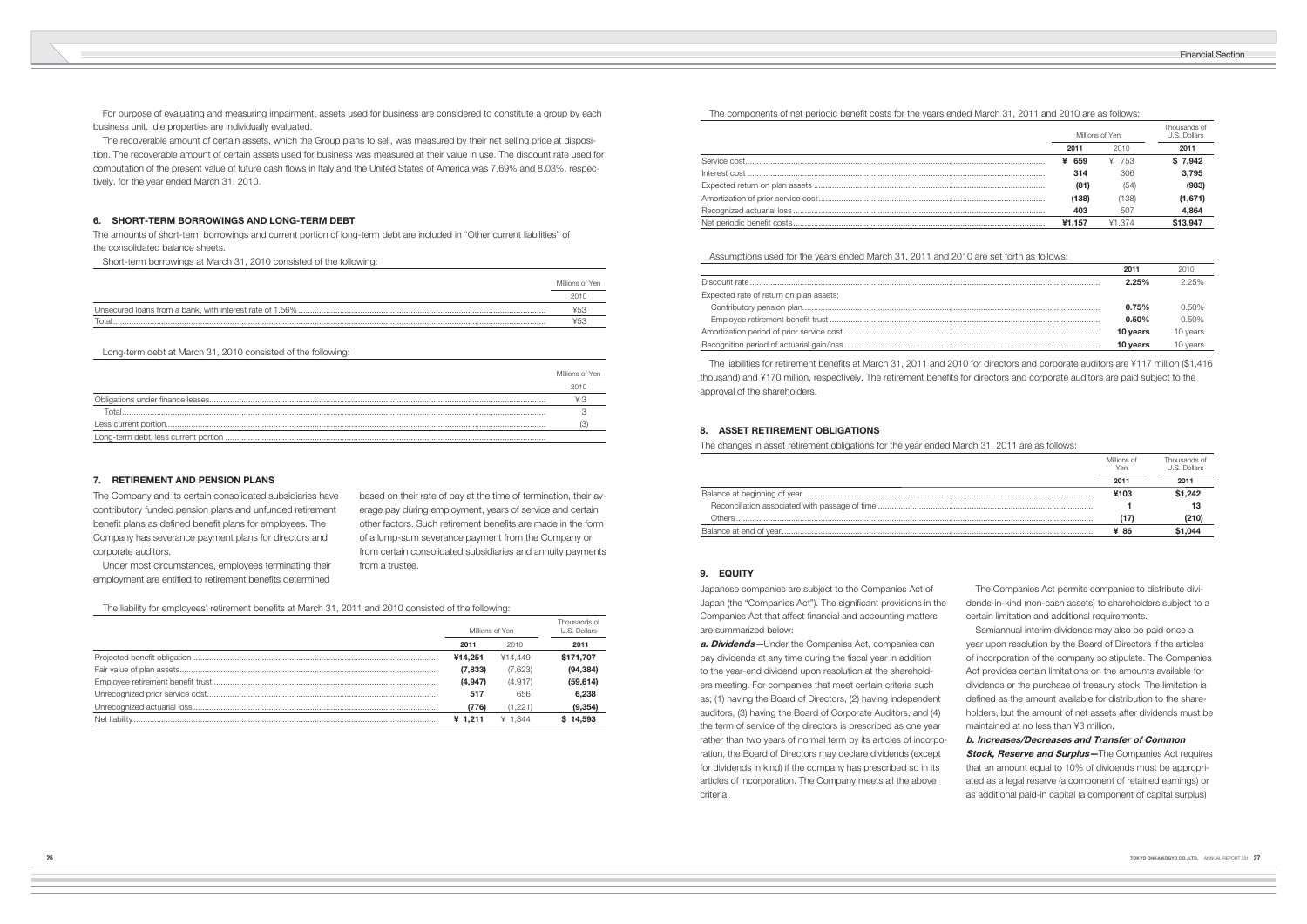depending on the equity account charged upon the payment of such dividends until the total of aggregate amount of legal reserve and additional paid-in capital equals 25% of the common stock. Under the Companies Act, the total amount of additional paid-in capital and legal reserve may be reversed without limitation. The Companies Act also provides that common stock, legal reserve, additional paid-in capital, other capital surplus and retained earnings can be transferred among the accounts under certain conditions upon resolution of the shareholders.

purchase treasury stock and dispose of such treasury stock by resolution of the Board of Directors. The amount of treasury stock purchased cannot exceed the amount available for distribution to the shareholders which is determined by specific formula.

**c. Treasury Stock and Treasury Stock Acquisition Rights—**The Companies Act also provides for companies to

The tax effects of significant temporary differences and tax loss carryforwards, which resulted in deferred tax assets and liabilities at March 31, 2011 and 2010 are as follows:

 Under the Companies Act, stock acquisition rights are presented as a separate component of equity.

 The Companies Act also provides that companies can purchase both treasury stock acquisition rights and treasury stock. Such treasury stock acquisition rights are presented as a separate component of equity or deducted directly from stock acquisition rights.

# **11. INCOME TAXES**

The Company and its domestic subsidiaries are subject to Japanese national and local income taxes which, in the aggregate, resulted in a normal effective statutory tax rate of approximately 40.3% for the years ended March 31, 2011

and 2010. Foreign subsidiaries are subject to income taxes of the countries in which they operate.

 Tax for prior years is a transfer price taxation in connection with an overseas subsidiary.

|                      | Millions of Yen |        | Thousands of<br>U.S. Dollars |
|----------------------|-----------------|--------|------------------------------|
|                      | 2011            | 2010   | 2011                         |
| Current assets:      |                 |        |                              |
| Deferred tax assets: |                 |        |                              |
|                      | ¥<br>603        | ¥ 510  | \$7,267                      |
|                      | 311             | 191    | 3,754                        |
|                      | 774             | 1.182  | 9.331                        |
|                      | 837             | 196    | 10,092                       |
|                      |                 | 129    |                              |
|                      | 155             |        | 1.878                        |
|                      | 295             | 379    | 3.557                        |
|                      | (294)           | (185)  | (3, 551)                     |
|                      | 2,683           | 2,404  | 32,331                       |
|                      | 119             | 95     | 1.434                        |
|                      | 119             | 95     | 1.434                        |
|                      | ¥2.564          | ¥2.308 | \$30,897                     |

# **10. LOSSES FROM A NATURAL DISASTER**

Due to the Great East Japan Earthquake on March 11, 2011, the Group recognized losses from a natural disaster of ¥409 million (\$4,927 thousand) as other expense for the year ended March 31, 2011.

The Group recognized losses from the following:

A reconciliation between the normal effective statutory tax rates and the actual effective tax rates reflected in the accompanying consolidated statements of income for the years ended March 31, 2011 and 2010 is as follows:

|         | Millions of<br>Yen | Thousands of<br>U.S. Dollars |
|---------|--------------------|------------------------------|
|         | $201 -$            | 2011                         |
|         | ¥299               | \$3,608                      |
|         | 13                 | 156                          |
| Other . | 96                 | .162                         |
|         | ¥409               | S4 927                       |

|   | Millions of Yen |          | Thousands of<br>U.S. Dollars |
|---|-----------------|----------|------------------------------|
|   | 2011            | 2010     | 2011                         |
|   |                 |          |                              |
|   |                 |          |                              |
|   | ¥2,445          | ¥2,475   | \$29,460                     |
|   | 568             | 718      | 6,855                        |
|   | 293             | 336      | 3,540                        |
|   | 118             | 167      | 1,423                        |
|   | 312             | 364      | 3,766                        |
|   | 361             | 1,929    | 4,358                        |
|   | 250             | 297      | 3,012                        |
|   | (788)           | (755)    | (9, 499)                     |
|   | 3,562           | 5,535    | 42,918                       |
|   |                 |          |                              |
|   | 444             | 471      | 5,356                        |
|   | 679             | 970      | 8,188                        |
|   | 8               |          | 104                          |
|   | 1,132           | 1,441    | 13,650                       |
|   | ¥2,429          | ¥4,094   | \$29,267                     |
|   | 139<br>¥        | 32<br>¥  | \$1,678                      |
|   |                 |          |                              |
|   |                 |          |                              |
|   | 150<br>¥        | 191<br>¥ | \$1,807                      |
| . | 625             | 611      | 7,541                        |
|   |                 |          |                              |
|   | 775             | 803      | 9,348                        |
|   |                 |          |                              |

| Non-current assets:       |        |         |          |
|---------------------------|--------|---------|----------|
| Deferred tax assets:      |        |         |          |
|                           | ¥2.445 | ¥2.475  | \$29,460 |
|                           | 568    | 718     | 6.855    |
|                           | 293    | 336     | 3.540    |
|                           | 118    | 167     | 1.423    |
|                           | 312    | 364     | 3.766    |
|                           | 361    | 1,929   | 4.358    |
|                           | 250    | 297     | 3,012    |
|                           | (788)  | (755)   | (9, 499) |
|                           | 3,562  | 5,535   | 42,918   |
| Deferred tax liabilities: |        |         |          |
|                           | 444    | 471     | 5,356    |
|                           | 679    | 970     | 8,188    |
|                           | 8      |         | 104      |
|                           | 1,132  | 1,441   | 13,650   |
|                           | ¥2,429 | ¥4,094  | \$29,267 |
|                           | ¥ 139  | ¥<br>32 | \$1,678  |
| Non-current liabilities:  |        |         |          |
| Deferred tax liabilities: |        |         |          |
|                           | ¥ 150  | $¥$ 191 | \$1.807  |
|                           | 625    | 611     | 7,541    |
|                           |        |         |          |
|                           | 775    | 803     | 9.348    |
|                           | (100)  |         | (1,211)  |
|                           | ¥ 675  | ¥ 803   | \$8,137  |

| 2011  | 2010        |
|-------|-------------|
| 40.3% | 40.3%       |
|       | 18.2        |
| (1.6) | (53.7)      |
|       | 37.1        |
|       | 6.5         |
| (5.7) | (32.4)      |
| 2.7   | 189.6       |
| 1.9   | (38.9)      |
|       | (214.0)     |
|       | (30.2)      |
| (2.0) |             |
| 3.9   | (97.2)      |
| 0.6   | 11.7        |
| 40.0% | $(163.0)\%$ |

 At March 31, 2011, the Company and certain subsidiaries have tax loss carryforwards aggregating approximately ¥2,993 million (\$36,060 thousand) which are available to be offset against taxable income of the Company and such subsidiaries in future years. These tax loss carryforwards, if not utilized, will expire as follows:

| Year Ending March 31 | Millions of Yen | Thousands of<br>S Dollars |
|----------------------|-----------------|---------------------------|
| 2014                 |                 | 38                        |
| 2015                 | 30              | 361                       |
| 2016                 | .418            | 084.'                     |
|                      | .541            | 18.575                    |
|                      | -993            |                           |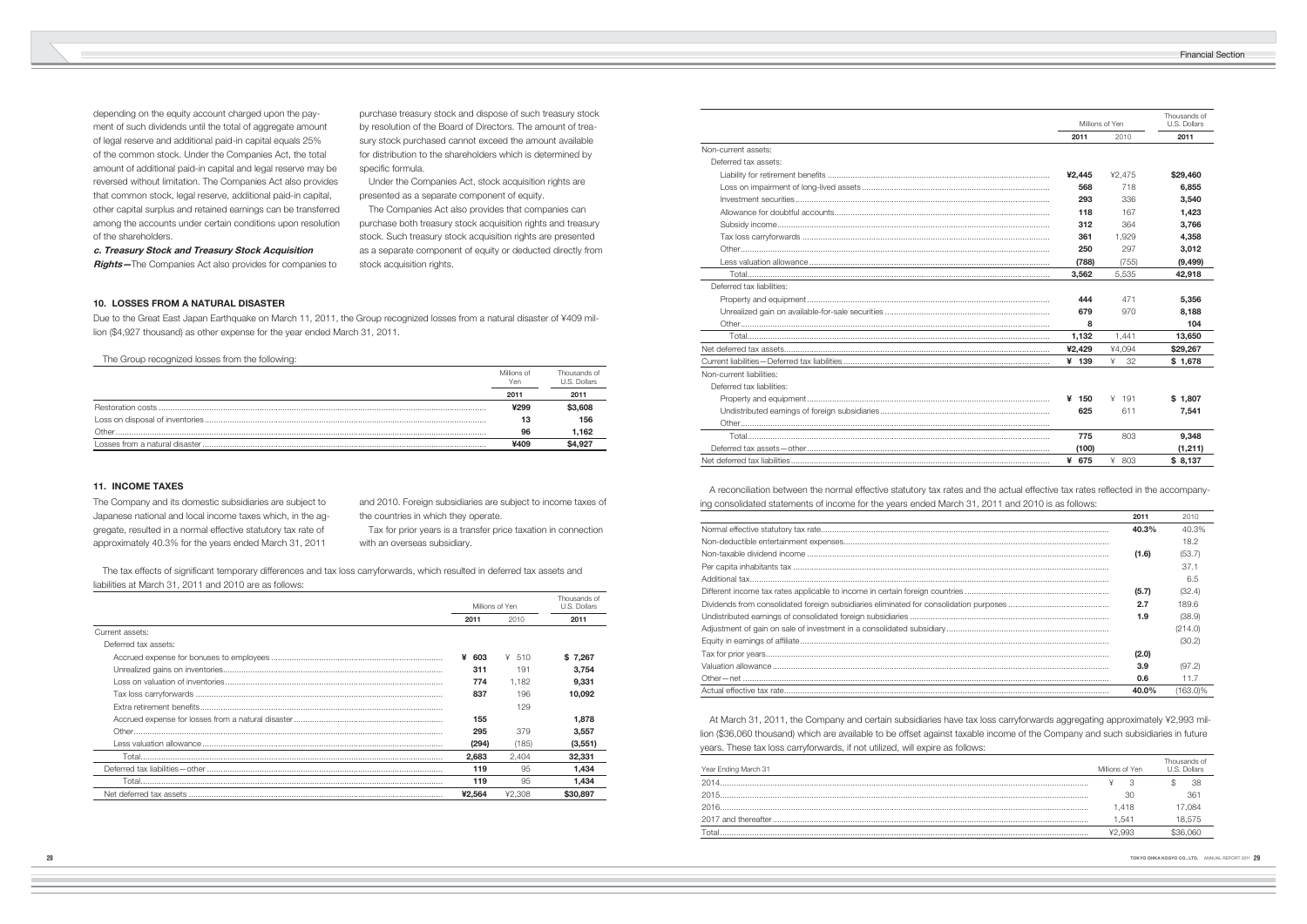# **12. RESEARCH AND DEVELOPMENT COSTS**

Research and development costs charged to income were as follows:

|       | Millions of Yen |        | Thousands of<br>U.S. Dollars |  |
|-------|-----------------|--------|------------------------------|--|
|       | 2011            | 2010   | 2011                         |  |
|       | ¥6.296          | ¥6.812 | \$75,864                     |  |
|       | 63              | 137    | 764                          |  |
| Total | ¥6.360          | ¥6.949 | \$76,628                     |  |

Total lease payments under finance leases for the years ended March 31, 2011 and 2010 were ¥19 million (\$236 thousand) and ¥47 million, respectively.

# **13. LEASES**

The Group leases certain buildings and structures, machinery, computer hardware, software and other assets.

 As discussed in Note 2.*o*, the Company accounts for leases which existed at the transition date and do not transfer ownership of the leased property to the lessee as operating lease transactions. Pro forma information of leased property, such as acquisition cost, accumulated depreciation, obligations under finance leases, depreciation expense, interest expense, on an "as if capitalized" basis for the years ended March 31, 2011 and 2010 was as follows:

Acquisition cost and accumulated depreciation:

| Millions of Yen             |                            |       |                             |                            |       |  |
|-----------------------------|----------------------------|-------|-----------------------------|----------------------------|-------|--|
|                             | 2011                       |       |                             | 2010                       |       |  |
| Buildings and<br>Structures | Machinery and<br>Equipment | Total | Buildings and<br>Structures | Machinery and<br>Equipment | Total |  |
| ¥233                        | ¥15                        | ¥249  | 4256                        | ¥15.                       | ¥272  |  |
| 81                          |                            | 94    |                             |                            | 82    |  |
| ¥151                        | ¥2                         | ¥154  | ¥183                        | ¥5                         | ¥189  |  |

 The amounts of acquisition cost, depreciation and obligations under finance leases include the imputed interest expense portion. Depreciation expense, which was not reflected in the consolidated statements of income, computed

| Thousands of U.S. Dollars   |                            |         |  |
|-----------------------------|----------------------------|---------|--|
| 2011                        |                            |         |  |
| Buildings and<br>Structures | Machinery and<br>Equipment | Total   |  |
| \$2,814                     | \$191                      | \$3,005 |  |
| 984                         | 158                        | 1,143   |  |
| \$1,829                     | \$32                       | \$1.862 |  |

### Obligations under finance leases:

The Group invests cash surpluses in low risk financial assets. Such surpluses are generated from the Group's own operations. Derivatives are used, not for speculative purposes, but to manage exposure to financial risks as described in (2) below.

The minimum rental commitments under noncancelable operating leases at March 31, 2011 and 2010 were as follows:

Receivables such as trade notes and accounts are exposed to customer credit risk. Although receivables in foreign currencies are exposed to the market risk of fluctuation in foreign currency exchange rates, the position, net of payables in foreign currencies, is hedged by using forward foreign currency contracts. Investment securities, mainly equity instruments of customers and suppliers of the Group and held-to-maturity securities, are exposed to the risk of market price fluctuations.

|       |      | Millions of Yen | Thousands of<br>U.S. Dollars |
|-------|------|-----------------|------------------------------|
|       | 2011 | 2010            | 2011                         |
|       | ¥ 51 | ¥22             | \$ 618                       |
|       | 105  | 48              | 1,274                        |
| Total | ¥157 |                 | \$1,893                      |

The Group manages its credit risk from receivables on the basis of internal guidelines, which include monitoring of payment terms and balances of major customers by the credit administration department to identify the default risk of customers in the early stages. With respect to heldto-maturity securities, the Group manages its exposure to credit risk by limiting its funding to high credit rating bonds. With respect to derivatives, the Group manages its exposure to credit risk by limiting its contracts to major and creditworthy international financial institutions.

|       |      | Millions of Yen | Thousands of<br>U.S. Dollars |
|-------|------|-----------------|------------------------------|
|       | 2011 | 2010            | 2011                         |
|       | ¥ 17 | 4.20            | \$213                        |
|       | 136  | 169             | 1.648                        |
| Total | ¥154 | ¥189            | \$1.862                      |

The maximum credit risk exposure of financial assets is limited to their carrying amounts as of March 31, 2011. Market risk management (foreign exchange risk) Foreign currency trade receivables and payables are exposed to market risk resulting from fluctuations in foreign currency exchange rates. Such foreign exchange risk, which is managed monthly by currency, is hedged principally by forward foreign currency contracts. In addition, forward foreign currency contracts may be used at the maximum of expected amounts of foreign currency trade receivables and payables.

Fair values of financial instruments are based on quoted price in active markets. If quoted price is not available, other rational valuation techniques are used instead. Also please see Note 15 for the detail of fair value for derivatives.

by the straight-line method was ¥19 million (\$236 thousand) and ¥47 million for the years ended March 31, 2011 and 2010, respectively.

# **14. FINANCIAL INSTRUMENTS**

In March 2008, the ASBJ revised ASBJ Statement No. 10, "Accounting Standard for Financial Instruments" and issued ASBJ Guidance No. 19, "Guidance on Accounting Standard for Financial Instruments and Related Disclosures." This accounting standard and the guidance were applicable to financial instruments and related disclosures at the end of the fiscal years ending on or after March 31, 2010. The Group applied the revised accounting standard and the guidance effective March 31, 2010.

### **(1) Group Policy for Financial Instruments**

# **(2) Nature and Extent of Risks Arising from Financial Instruments**

 Payment terms of payables, such as trade notes and accounts, are less than one year.

 Derivatives mainly include forward foreign currency contracts, which are used to manage exposure to market risks from changes in foreign currency exchange rates of receivables and payables. Please see Note 15 for more detail about derivatives.

# (a) Fair value of financial instruments

# **(3) Risk Management for Financial Instruments** Credit risk management

 Investment securities are managed by monitoring market values and financial position of issuers on a regular basis.

# **(4) Fair Values of Financial Instruments**

|                        |                    | Millions of Yen |                         |
|------------------------|--------------------|-----------------|-------------------------|
| March 31, 2011         | Carrying<br>Amount | Fair Value      | Unrealized<br>Gain/Loss |
|                        | ¥39.626            | ¥39,626         |                         |
|                        | 8.397              | 8.397           |                         |
|                        | 21,309             | 21,309          |                         |
| Investment securities: |                    |                 |                         |
|                        | 170                | 177             | ¥                       |
|                        | 4.421              | 4.421           |                         |
|                        | 14,000             | 13.970          | (29)                    |
|                        | ¥87,925            | ¥87,903         | $*(21)$                 |
|                        | ¥ $8.415$          | ¥ 8,415         |                         |
|                        | ¥ $8.415$          | ¥ $8.415$       |                         |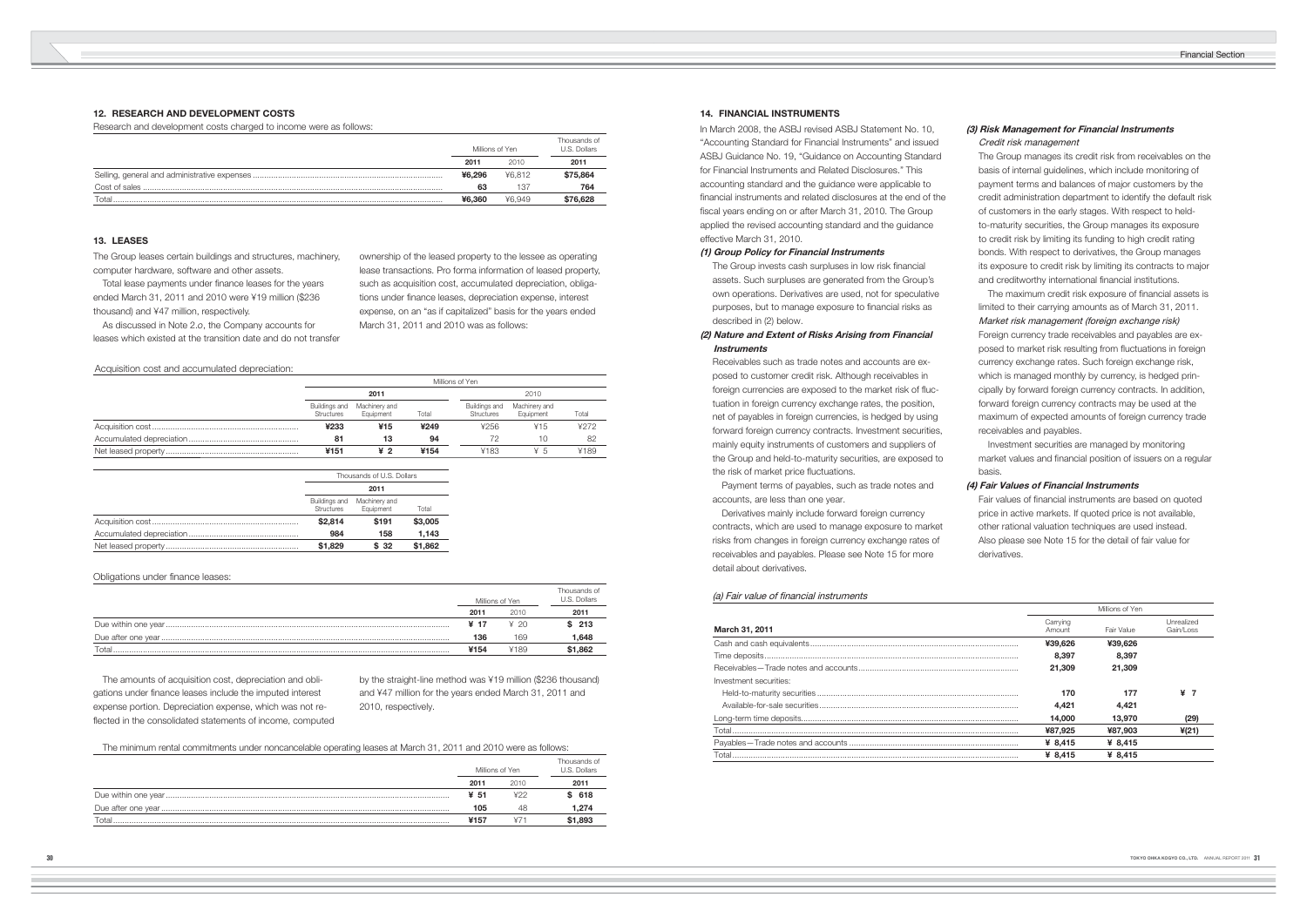|                        | Millions of Yen    |            |                         |
|------------------------|--------------------|------------|-------------------------|
| March 31, 2010         | Carrying<br>Amount | Fair Value | Unrealized<br>Gain/Loss |
|                        | 429.110            | ¥29.110    |                         |
|                        | 9.283              | 9.283      |                         |
|                        | 20.633             | 20.633     |                         |
| Investment securities: |                    |            |                         |
|                        | 170                | 178        | ¥8                      |
|                        | 4.875              | 4.875      |                         |
|                        | 10.000             | 10.014     | 14                      |
|                        | ¥74.072            | ¥74.095    | 423                     |
|                        | ¥ 8.318            | ¥ $8.318$  |                         |
|                        | ¥ 8.318            | ¥ $8.318$  |                         |

|                        | Thousands of U.S. Dollars |              |                         |  |
|------------------------|---------------------------|--------------|-------------------------|--|
| <b>March 31, 2011</b>  | Carrying<br>Amount        | Fair Value   | Unrealized<br>Gain/Loss |  |
|                        | 477.432<br>s.             | 477.432<br>s |                         |  |
|                        | 101.172                   | 101.172      |                         |  |
|                        | 256,736                   | 256,736      |                         |  |
| Investment securities: |                           |              |                         |  |
|                        | 2.048                     | 2.142        | \$<br>93                |  |
|                        | 53,276                    | 53,276       |                         |  |
|                        | 168.674                   | 168,320      | (353)                   |  |
|                        | \$1,059,340               | \$1,059,080  | $$$ (259)               |  |
|                        | \$101,391                 | \$101.391    |                         |  |
| Total                  | 101.391                   | 101.391<br>S |                         |  |

# **Cash and Cash Equivalents, and Time Deposits**

The carrying values of cash and cash equivalents, and time deposits approximate fair value because of their short maturities.

#### **Receivables—Trade Notes and Accounts**

The fair values of receivables—trade notes and accounts approximate fair value because of their short maturities. **Investment Securities**

The fair values of investment securities are measured at the quoted market price of the stock exchange for the equity instruments, and at the quoted price obtained from the financial institution for certain debt instruments. The information of the fair value for the marketable and investment

securities by classification is included in Note 3.

# **Long-Term Time Deposits**

Long-term time deposits are measured at fair value using the discounted cash flow on deposits held at banks. The discounted rate used is the deposit interest rate assuming the same period.

### **Payables—Trade Notes and Accounts**

The fair values of payables—trade notes and accounts approximate fair value because of their short maturities.

### **Derivatives**

The information of the fair value for derivatives is included in Note 15.

### (b) Financial instruments whose fair value cannot be reliably determined

|                                               | Carrying Amount |      |                              |
|-----------------------------------------------|-----------------|------|------------------------------|
|                                               | Millions of Yen |      | Thousands of<br>U.S. Dollars |
|                                               | 2011            | 2010 | 2011                         |
| Investments in equity instruments that do not |                 |      |                              |
|                                               | ¥41             | ¥31  | \$498                        |

# **(5) Maturity Analysis for Financial Assets and Securities with Contractual Maturities**

| March 31, 2011 | Due in 1 Year<br>$or$ l ess | Due after 1 Year<br>through 5 Years through 10 Y | Due after 5 Y |
|----------------|-----------------------------|--------------------------------------------------|---------------|
|                | ¥39,626                     |                                                  |               |
|                | 8.397                       |                                                  |               |
|                | 21.309                      |                                                  |               |
|                |                             |                                                  | ¥170          |
|                |                             | ¥14.000                                          |               |
|                | ¥69,333                     | ¥14.000                                          | ¥170          |

|   |                          | Millions of Yen                     |                                       |
|---|--------------------------|-------------------------------------|---------------------------------------|
|   | Due in 1 Year<br>or Less | Due after 1 Year<br>through 5 Years | Due after 5 Years<br>through 10 Years |
| . | ¥39,626                  |                                     |                                       |
| . | 8,397                    |                                     |                                       |
|   | 21,309                   |                                     |                                       |
|   |                          |                                     | ¥170                                  |
|   |                          | ¥14,000                             |                                       |
| . | ¥69,333                  | ¥14,000                             | ¥170                                  |
|   |                          |                                     |                                       |
|   |                          | Millions of Yen                     |                                       |
|   | Due in 1 Year<br>or Less | Due after 1 Year<br>through 5 Years | Due after 5 Years<br>through 10 Years |
| . | ¥29,110                  |                                     |                                       |
|   | 9,283                    |                                     |                                       |
|   | 20,633                   |                                     |                                       |
| . |                          |                                     | ¥170                                  |
|   |                          | ¥10,000                             |                                       |
| . | ¥59,026                  | ¥10,000                             | ¥170                                  |
|   |                          |                                     |                                       |
|   |                          | Thousands of U.S. Dollars           |                                       |
|   | Due in 1 Year<br>or Less | Due after 1 Year<br>through 5 Years | Due after 5 Years<br>through 10 Years |
| . | \$477,432                |                                     |                                       |
| . | 101,172                  |                                     |                                       |
| . | 256,736                  |                                     |                                       |
|   |                          |                                     | \$2,048                               |
| . |                          | \$168,674                           |                                       |
|   |                          |                                     |                                       |

| March 31, 2010 | Due III Tear<br>or Less | Due allei i real Due alleio r<br>through 5 Years through 10 Y |      |
|----------------|-------------------------|---------------------------------------------------------------|------|
|                | ¥29.110                 |                                                               |      |
|                | 9.283                   |                                                               |      |
|                | 20.633                  |                                                               |      |
|                |                         |                                                               | 4170 |
|                |                         | ¥10.000                                                       |      |
| Total          | ¥59.026                 | ¥10.000                                                       | 4170 |
|                |                         |                                                               |      |

# **March 31, 2011**

|       | \$477.432 |           |            |
|-------|-----------|-----------|------------|
|       | 101.172   |           |            |
|       | 256,736   |           |            |
|       |           |           | S2.048     |
|       |           | \$168,674 |            |
| Total | \$835.340 | \$168,674 | <b>048</b> |

Please see Note 13 for obligations under finance leases.

### **Derivative Transactions to Which Hedge Accounting Is Applied**

|                                     |                              |                    | Millions of Yen                       |            |
|-------------------------------------|------------------------------|--------------------|---------------------------------------|------------|
| March 31, 2011                      | Hedged Item                  | Contract<br>Amount | Contract Amount<br>Due after One Year | Fair Value |
| Foreign currency forward contracts: |                              |                    |                                       |            |
|                                     | Receivables – Trade accounts | ¥3.464             |                                       | $\star$    |
|                                     | Receivables – Trade accounts | 270                |                                       |            |
|                                     | Receivables-Trade accounts   | 1.344              |                                       | $\star$    |
|                                     |                              |                    |                                       |            |
|                                     |                              |                    | Millions of Yen                       |            |
| March 31, 2010                      | Hedged Item                  | Contract<br>Amount | Contract Amount<br>Due after One Year | Fair Value |
| Foreign currency forward contracts- |                              |                    |                                       |            |
|                                     | Receivables-Trade accounts   | ¥3.546             |                                       | ÷          |
|                                     |                              |                    |                                       |            |

|                                 |                              |                    | Millions of Yen                       |            |  |
|---------------------------------|------------------------------|--------------------|---------------------------------------|------------|--|
| ch 31, 2011                     | Hedged Item                  | Contract<br>Amount | Contract Amount<br>Due after One Year | Fair Value |  |
| ign currency forward contracts: |                              |                    |                                       |            |  |
|                                 | Receivables – Trade accounts | ¥3,464             |                                       | $\star$    |  |
|                                 | Receivables-Trade accounts   | 270                |                                       | $\star$    |  |
|                                 | Receivables-Trade accounts   | 1,344              |                                       | $\star$    |  |
|                                 |                              |                    |                                       |            |  |
|                                 |                              |                    | Millions of Yen                       |            |  |
| ch 31, 2010                     | Hedged Item                  | Contract<br>Amount | Contract Amount<br>Due after One Year | Fair Value |  |
| ign currency forward contracts- |                              |                    |                                       |            |  |
|                                 | Receivables-Trade accounts   | ¥3.546             |                                       | $\star$    |  |
|                                 |                              |                    |                                       |            |  |

# **15. DERIVATIVES**

The Group enters into foreign currency forward contracts to hedge foreign currency exchange risk associated with certain assets and liabilities denominated in foreign currencies.

 All derivative transactions are entered into to hedge foreign currency exposures incorporated within its business. Accordingly, market risk in these derivatives is basically offset by opposite movements in the value of hedged assets or liabilities.

 Because the counterparties to these derivatives are limited to major international financial institutions, the Group does not anticipate any losses arising from credit risk.

 Derivative transactions entered into by the Group have been made in accordance with internal policies which regulate the authorization and credit limit amounts.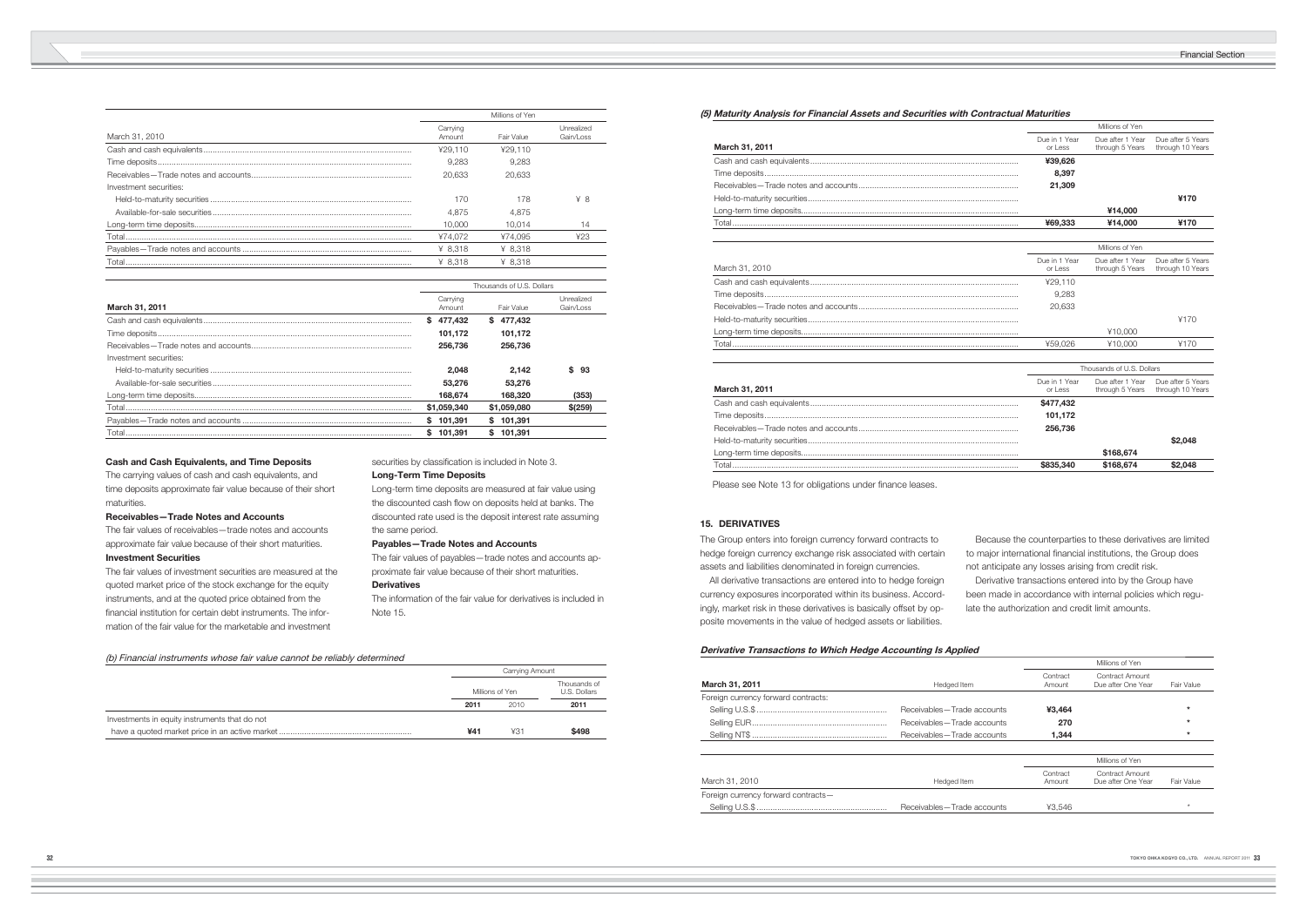|                                     |                            | Thousands of U.S. Dollars |                                              |            |
|-------------------------------------|----------------------------|---------------------------|----------------------------------------------|------------|
| March 31, 2011                      | Hedged Item                | Contract<br>Amount        | <b>Contract Amount</b><br>Due after One Year | Fair Value |
| Foreign currency forward contracts: |                            |                           |                                              |            |
|                                     | Receivables-Trade accounts | \$41,743                  |                                              |            |
|                                     | Receivables-Trade accounts | 3,255                     |                                              |            |
|                                     | Receivables-Trade accounts | 16.193                    |                                              | $\star$    |

\* The fair value of such foreign currency forward contracts in Note 15 is included in that of the hedged items (i.e., receivables—trade accounts).

# **18. SUBSEQUENT EVENT**

At the general shareholders meeting held on June 28, 2011, the Company's shareholders approved the following appropriation of retained earnings:

| Millions of Yen | Thousands of<br>U.S. Dollars |
|-----------------|------------------------------|
| ¥810            | \$9.760                      |

# **17. NET INCOME PER SHARE**

Basic net income per share ("EPS") for the years ended March 31, 2011 and 2010 is as follows:

|                                                       | Millions of Yen | Thousands<br>of Shares            | Yen        | U.S. Dollars |
|-------------------------------------------------------|-----------------|-----------------------------------|------------|--------------|
| Year Ended March 31, 2011                             | Net Income      | Weighted-Average<br><b>Shares</b> | <b>FPS</b> |              |
| Basic EPS-Net income available to common shareholders | ¥3.649          | 45,005                            | ¥81.08     | \$0.97       |
| Year Ended March 31, 2010                             |                 |                                   |            |              |
| Basic EPS-Net income available to common shareholders | ¥ 254           | 45,006                            | ¥ 5.66     |              |

# **16. COMPREHENSIVE INCOME**

For the Year Ended March 31, 2010

In March 2008, the ASBJ revised ASBJ Statement No. 17, "Accounting Standard for Segment Information Disclosures" and issued ASBJ Guidance No. 20, "Guidance on Accounting Standard for Segment Information Disclosures." Under the standard and guidance, an entity is required to report financial and descriptive information about its reportable segments. Reportable segments are operating segments or aggregations of operating segments that meet specified criteria. Operating segments are components of an entity about which separate financial information is available and such information is evaluated regularly by the chief operating decision maker in deciding how to allocate resources and in assessing performance. Generally, segment information is required to be reported on the same basis as is used internally for evaluating operating segment performance and deciding how to allocate resources to operating segments. This accounting standard and the guidance are applicable to segment information disclosures for the fiscal years beginning on or after April 1, 2010.

Total comprehensive income for the year ended March 31, 2010 was the following:

|                                             | Millions of Yen |
|---------------------------------------------|-----------------|
|                                             |                 |
| Total comprehensive income attributable to: |                 |
|                                             | ¥848            |
|                                             | 66              |
|                                             | 4915            |
|                                             |                 |

Other comprehensive income for the year ended March 31, 2010 consisted of the following:

The Group's reportable segments are those for which separate financial information is available and regular evaluation by the Company's management is being performed in order to decide how resources are allocated among the Group. Therefore, the Group consists of the Material Business and Equipment Business. The Material Business consists of photoresists and related materials, printing materials and specialty chemicals. The Equipment Business consists of semiconductor manufacturing equipment and LCD manufacturing equipment. The Group transferred its printing business to EASTMAN KODAK COMPANY in March 2011.

## (2) Methods of measurement for the amounts of sales, profit (loss), assets and other items for each reportable segment

The accounting policies of each reportable segment are consistent to those disclosed in Note 2, "Summary of Significant Accounting Policies."

|                             | Millions of Yen |
|-----------------------------|-----------------|
|                             | 2010            |
| Other comprehensive income: |                 |
|                             | ¥554            |
|                             | 66              |
|                             | (6)             |
|                             |                 |

# **19. SEGMENT INFORMATION**

# **For the Years Ended March 31, 2011 and 2010**

 The segment information for the year ended March 31, 2010 under the revised accounting standard is also disclosed hereunder as required.

### **(1) Description of reportable segments**

| (3) Information about sales, profit (loss), assets and other items is as follows: |                             |                              |                 |                 |              |
|-----------------------------------------------------------------------------------|-----------------------------|------------------------------|-----------------|-----------------|--------------|
|                                                                                   |                             |                              | Millions of Yen |                 |              |
|                                                                                   |                             |                              | 2011            |                 |              |
|                                                                                   |                             | Reportable Segment           |                 |                 |              |
|                                                                                   | Material<br><b>Business</b> | Equipment<br><b>Business</b> | Total           | Reconciliations | Consolidated |
| Sales:                                                                            |                             |                              |                 |                 |              |
|                                                                                   | ¥71,403                     | ¥ 8.530                      | ¥79,934         |                 | ¥ 79,934     |
|                                                                                   |                             | 89                           | 89              | ¥<br>(89)       |              |
|                                                                                   | ¥71,404                     | ¥8,619                       | ¥80,023         | ¥<br>(89)       | ¥ 79,934     |
|                                                                                   | ¥10,717                     | ¥(1,384)                     | ¥ 9,332         | ¥ $(3, 291)$    | 6,041<br>¥   |
|                                                                                   | 61,921                      | 16.551                       | 78.473          | 68.612          | 147,085      |
| Other:                                                                            |                             |                              |                 |                 |              |
|                                                                                   | 3.787                       | 269                          | 4.056           | 336             | 4,393        |
| Increase in property, plant and equipment                                         | 1,415                       | 94                           | 1,510           | 227             | 1,737        |

Note: Reconciliations of

— Operating profi t (loss) amounting to ¥3,291 million (\$39,657 thousand) (loss) include common costs of ¥3,291 million (\$39,657 thousand), which are not allocated to reportable segments.

— Segment assets amounting to ¥68,612 million (\$826,653 thousand) include working capital (the Company's cash, deposits, and long-term time deposits) and investment securities of ¥57,289 million (\$690,238 thousand), which are not allocated to reportable segments.

— Increase in property, plant and equipment and intangible assets of ¥227 million (\$2,741 thousand) is relevant to common assets.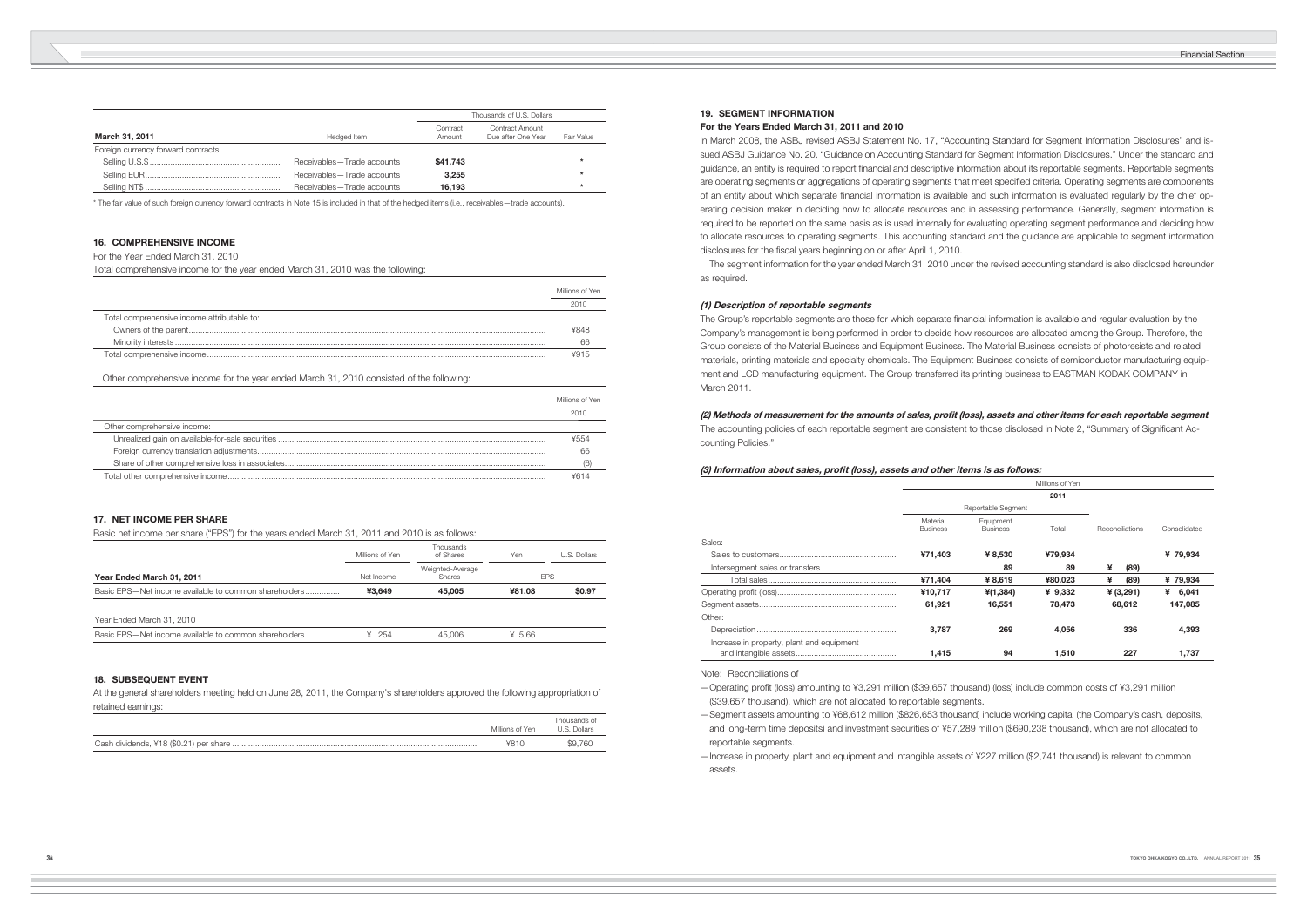Financial Section

|                                           |                             |                              | Millions of Yen |                 |              |  |  |
|-------------------------------------------|-----------------------------|------------------------------|-----------------|-----------------|--------------|--|--|
|                                           | 2010                        |                              |                 |                 |              |  |  |
|                                           |                             | Reportable Segment           |                 |                 |              |  |  |
|                                           | Material<br><b>Business</b> | Equipment<br><b>Business</b> | Total           | Reconciliations | Consolidated |  |  |
| Sales:                                    |                             |                              |                 |                 |              |  |  |
|                                           | ¥65,016                     | ¥ 5.543                      | ¥70,560         |                 | ¥ 70,560     |  |  |
|                                           |                             | 78                           | 78              | ¥<br>(78)       |              |  |  |
|                                           | ¥65,016                     | ¥ 5,622                      | ¥70,638         | ¥<br>(78)       | ¥ 70,560     |  |  |
|                                           | ¥ $5,643$                   | (2, 255)                     | ¥ 3.388         | (3,108)         | ¥<br>279     |  |  |
|                                           | 64.843                      | 14.537                       | 79,380          | 58.742          | 138,122      |  |  |
| Other:                                    |                             |                              |                 |                 |              |  |  |
|                                           | 4,496                       | 371                          | 4,868           | 550             | 5,418        |  |  |
| Increase in property, plant and equipment | 2.044                       | 143                          | 2.187           | 63              | 2,250        |  |  |
|                                           | 398                         |                              | 398             |                 | 398          |  |  |

-Operating profit (loss) amounting to ¥3,108 million (loss) include common costs of ¥3,108 million, which are not allocated to reportable segments.

Note: Reconciliations of

— Segment assets amounting to ¥58,742 million include working capital (the Company's cash, deposits, and long-term time deposits) and investment securities of ¥46,374 million, which are not allocated to reportable segments.

—Increase in property, plant and equipment and intangible assets of ¥63 million is relevant to common assets.

|                                           | Thousands of U.S. Dollars   |                              |           |                 |               |  |
|-------------------------------------------|-----------------------------|------------------------------|-----------|-----------------|---------------|--|
|                                           | 2011                        |                              |           |                 |               |  |
|                                           |                             | Reportable Segment           |           |                 |               |  |
|                                           | Material<br><b>Business</b> | Equipment<br><b>Business</b> | Total     | Reconciliations | Consolidated  |  |
| Sales:                                    |                             |                              |           |                 |               |  |
|                                           | \$860,288                   | \$102.780                    | \$963,069 |                 | \$<br>963.069 |  |
|                                           | 2                           | 1.072                        | 1.074     | \$(1,074)       |               |  |
|                                           | \$860,290                   | \$103,853                    | \$964,143 | \$(1,074)       | 963,069<br>s. |  |
|                                           | \$129,129                   | \$(16,686)                   | \$112,443 | \$ (39,657)     | S<br>72,785   |  |
|                                           | 746.046                     | 199.416                      | 945,462   | 826,653         | 1,772,115     |  |
| Other:                                    |                             |                              |           |                 |               |  |
|                                           | 45,636                      | 3.241                        | 48,878    | 4.053           | 52,931        |  |
| Increase in property, plant and equipment | 17,053                      | 1.140                        | 18,194    | 2.741           | 20,935        |  |

# **Related Information**

# **(1) Information about geographical areas** (a) Sales

| \$367,386 | \$218,017 | \$125,377            |      |
|-----------|-----------|----------------------|------|
| Japan     | Taiwan    | Korea                |      |
|           |           |                      | 2011 |
|           |           | Thousands of U.S. Do |      |
|           |           |                      |      |
| ¥30,493   | ¥18,095   | ¥10,406              |      |
| $-$       | .         | .                    |      |

|         |        | Millions of Yen |  |
|---------|--------|-----------------|--|
|         |        | 2011            |  |
| Japan   | U.S.A. | Other Areas     |  |
| ¥27,569 | ¥2,380 | ¥466            |  |
|         |        |                 |  |

|                                                                                    |           |                           | Millions of Yen           |                          |           |
|------------------------------------------------------------------------------------|-----------|---------------------------|---------------------------|--------------------------|-----------|
|                                                                                    |           |                           | 2011                      |                          |           |
| Japan                                                                              | Taiwan    | Korea                     | U.S.A.                    | Other Areas              | Total     |
| ¥30,493                                                                            | ¥18,095   | ¥10,406                   | ¥8,874                    | ¥12,065                  | ¥79,934   |
|                                                                                    |           |                           | Thousands of U.S. Dollars |                          |           |
|                                                                                    |           |                           | 2011                      |                          |           |
| Japan                                                                              | Taiwan    | Korea                     | U.S.A.                    | Other Areas              | Total     |
| \$367,386                                                                          | \$218,017 | \$125,377                 | \$106,924                 | \$145,363                | \$963,069 |
| Note: Sales are classified in countries or regions based on location of customers. |           |                           |                           |                          |           |
| (b) Property, Plant and Equipment                                                  |           |                           |                           |                          |           |
|                                                                                    |           | Millions of Yen           |                           |                          |           |
|                                                                                    |           | 2011                      |                           |                          |           |
| Japan                                                                              | U.S.A.    | Other Areas               | Total                     |                          |           |
| ¥27,569                                                                            | ¥2,380    | ¥466                      | ¥30,415                   |                          |           |
|                                                                                    |           | Thousands of U.S. Dollars |                           |                          |           |
|                                                                                    |           | 2011                      |                           |                          |           |
| Japan                                                                              | U.S.A.    | Other Areas               | Total                     |                          |           |
| \$332,158                                                                          | \$28,675  | \$5,632                   | \$366,456                 |                          |           |
| (2) Information about major customers                                              |           | Millions of Yen           |                           |                          |           |
|                                                                                    |           |                           |                           | 2011                     |           |
| Name of Customers                                                                  |           | Sales                     |                           | Related Segment Name     |           |
| KOIKE SANGYO K.K.                                                                  |           | ¥8,266                    |                           | <b>Material Business</b> |           |
|                                                                                    |           | Thousands of U.S. Dollars |                           |                          |           |
|                                                                                    |           |                           |                           | 2011                     |           |
| Name of Customers                                                                  |           | Sales                     |                           | Related Segment Name     |           |
| KOIKE SANGYO K.K.                                                                  |           | \$99,592                  |                           | <b>Material Business</b> |           |

| \$28,675 | \$5,632     |                                   |
|----------|-------------|-----------------------------------|
| U.S.A.   | Other Areas |                                   |
|          |             |                                   |
|          |             |                                   |
|          |             | Thousands of U.S. Dollars<br>2011 |

|                   | Millions of Yen        |
|-------------------|------------------------|
|                   |                        |
| Name of Customers | Sales                  |
| KOIKE SANGYO K.K. | ¥8,266                 |
|                   |                        |
|                   | Thousands of LLS Dolla |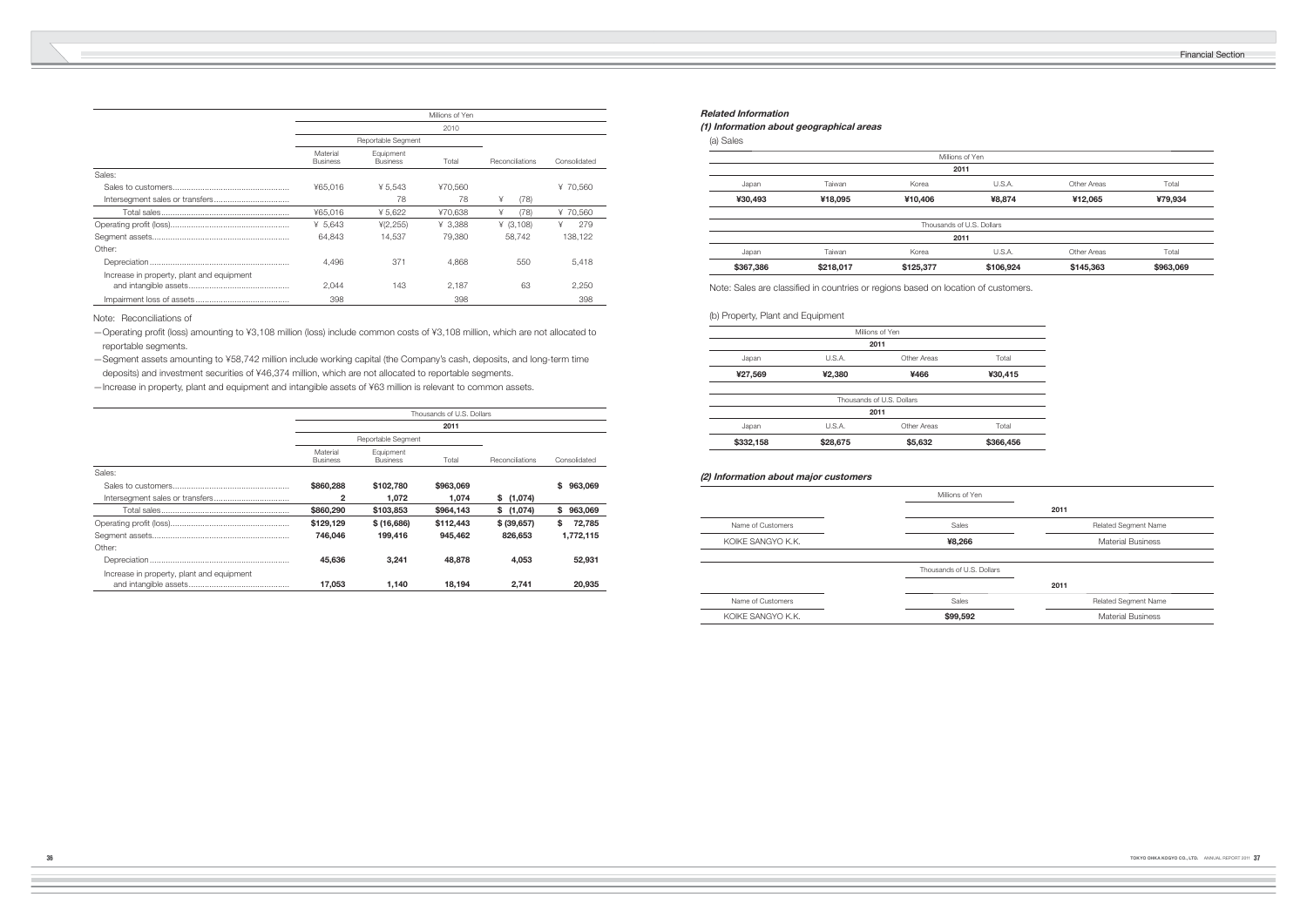Financial Section

Deloitte Touche Tohmatsu LLC MS Shibaura Building 4-13-23, Shibaura Minato-ku, Tokyo 108-8530 Japan Tel:+81 (3) 3457 7321

 $Fax + 81(3)34571694$ www.deloitte.com/jp

Member of **Deloitte Touche Tohmatsu Limited** 

# For the Year Ended March 31, 2010

# **(1) Business Segments**

The Group operates in the following industries:

- Material Business consists of photoresists and related materials, printing materials and specialty chemicals.
- Equipment Business consists of semiconductor manufacturing equipment and LCD manufacturing equipment.

Information about business segments for the year ended March 31, 2010 is as follows:

| Millions of Yen             |                              |           |                               |              |  |
|-----------------------------|------------------------------|-----------|-------------------------------|--------------|--|
|                             |                              | 2010      |                               |              |  |
| Material<br><b>Business</b> | Equipment<br><b>Business</b> | Total     | Eliminations<br>and Corporate | Consolidated |  |
| ¥65.016                     | ¥ $5.543$                    | ¥70.560   |                               | ¥ 70.560     |  |
|                             | 78                           | 78        | ¥<br>(78)                     |              |  |
| 65.016                      | 5,622                        | 70.638    | (78)                          | 70,560       |  |
| 58.894                      | 7.830                        | 66.725    | 3.555                         | 70.280       |  |
| ¥ $6,122$                   | ¥ (2,208)                    | $¥$ 3.913 | ¥ (3,633)                     | 279          |  |
| ¥64.593                     | ¥14.513                      | ¥79.106   | ¥59.016                       | ¥138.122     |  |
| 4.496                       | 371                          | 4.868     | 550                           | 5.418        |  |
| 398                         |                              | 398       |                               | 398          |  |
| 2.044                       | 143                          | 2.187     | 63                            | 2.250        |  |

# **(2) Geographical Segments**

Information about geographical segments for the year ended March 31, 2010 is as follows:

|                         |         |                  |           | Millions of Yen |          |                               |              |
|-------------------------|---------|------------------|-----------|-----------------|----------|-------------------------------|--------------|
|                         |         |                  |           | 2010            |          |                               |              |
|                         | Japan   | North<br>America | Europe    | Asia            | Total    | Fliminations<br>and Corporate | Consolidated |
| Sales to customers      | ¥50,823 | ¥6.007           | 45.127    | ¥8.601          | ¥70.560  |                               | ¥ 70.560     |
| Interarea transfer      | 10,353  | 1.576            | 31        | 474             | 12,436   | ¥(12,436)                     |              |
| Total sales             | 61.177  | 7.584            | 5.158     | 9.075           | 82.996   | (12, 436)                     | 70,560       |
| Operating expenses      | 61.064  | 7.070            | 5.225     | 8.650           | 82.010   | (11,730)                      | 70,280       |
| Operating income (loss) | 113     | 513<br>¥         | (66)<br>¥ | 424<br>¥        | 985<br>¥ | (706)<br>¥                    | 279<br>¥     |
| Assets                  | ¥80.138 | ¥7.472           | ¥2.307    | ¥8.013          | ¥97.931  | ¥40.191                       | ¥138.122     |

### **(3) Sales to Foreign Customers**

Information about sales to foreign customers of the Group for the year ended March 31, 2010 is as follows:

|               |        | Millions of Yen |             |         |  |  |
|---------------|--------|-----------------|-------------|---------|--|--|
| 2010          |        |                 |             |         |  |  |
| North America | Europe | Asia            | Other Areas | Total   |  |  |
| 46.610        | ¥4.009 | ¥30.103         | ¥307        | ¥41.030 |  |  |
|               |        |                 |             | 70.560  |  |  |
| 9.4%          | 5.7%   | 42.6%           | $0.4\%$     | 58.1%   |  |  |

# **Deloitte**

# **INDEPENDENT AUDITORS' REPORT**

# To the Board of Directors of TOKYO OHKA KOGYO CO., LTD.:

We have audited the accompanying consolidated balance sheets of TOKYO OHKA KOGYO CO., LTD. (the "Company") and consolidated subsidiaries as of March 31, 2011 and 2010, and the related consolidated statements of income for the years then ended, the consolidated statement of comprehensive income for the year ended March 31, 2011, and the related consolidated statements of changes in equity, and cash flows for the years then ended, all expressed in Japanese yen. These consolidated financial statements are the responsibility of the Company's management. Our responsibility is to express an opinion on these consolidated financial statements based on our audits.

We conducted our audits in accordance with auditing standards generally accepted in Japan. Those standards require that we plan and perform the audit to obtain reasonable assurance about whether the financial statements are free of material misstatement. An audit includes examining, on a test basis, evidence supporting the amounts and disclosures in the financial statements. An audit also includes assessing the accounting principles used and significant estimates made by management, as well as evaluating the overall financial statement presentation. We believe that our audits provide a reasonable basis for our opinion.

In our opinion, the consolidated financial statements referred to above present fairly, in all material respects, the consolidated financial position of TOKYO OHKA KOGYO CO., LTD. and consolidated subsidiaries as of March 31, 2011 and 2010, and the consolidated results of their operations and their cash flows for the years then ended in conformity with accounting principles generally accepted in Japan.

Our audits also comprehended the translation of Japanese yen amounts into U.S. dollar amounts and, in our opinion, such translation has been made in conformity with the basis stated in Note 1. Such U.S. dollar amounts are presented solely for the convenience of readers outside Japan.

Deloitte Touche Tohmatsu LLC

June 28, 2011